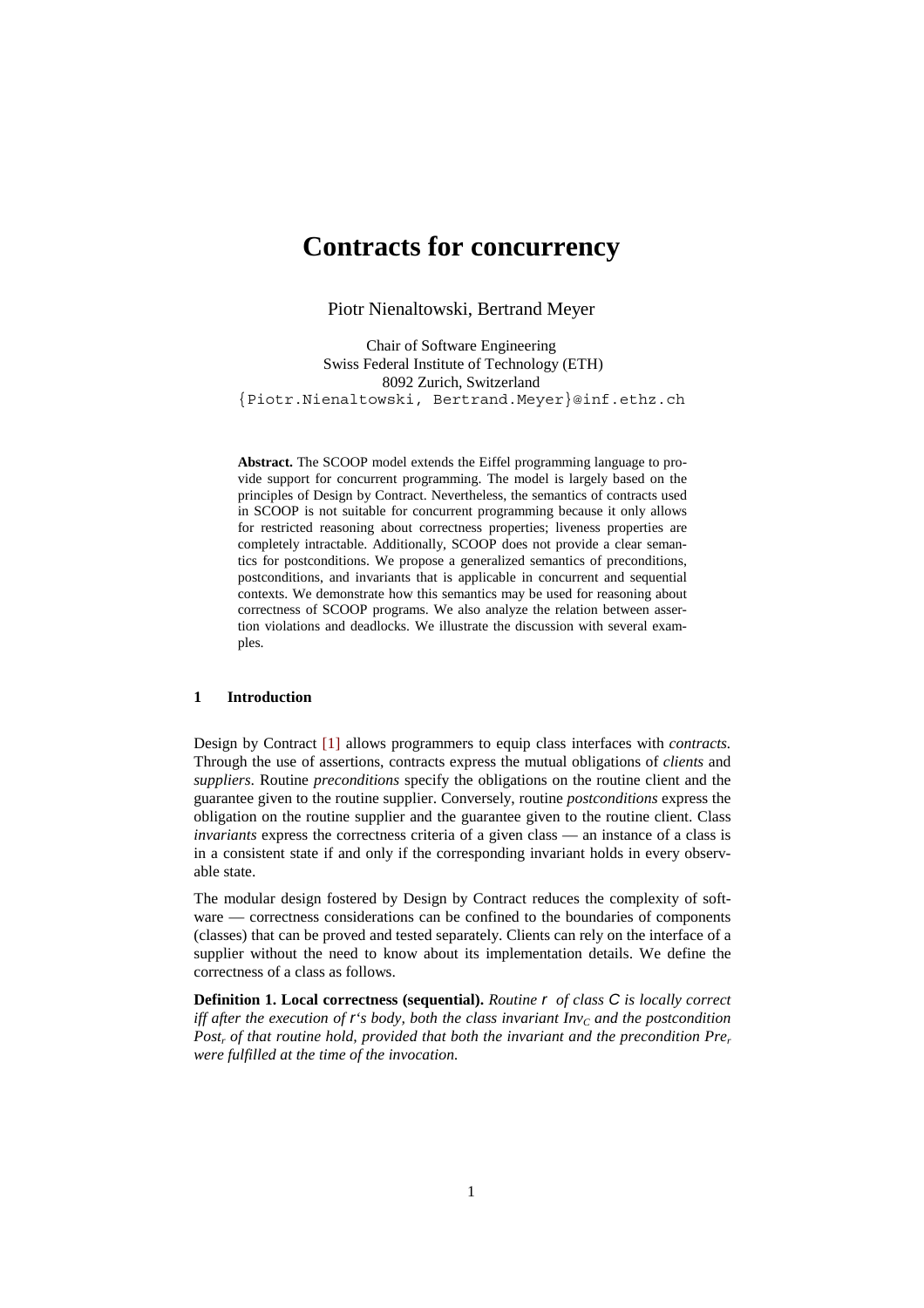Following the principles of Design by Contract, it is possible to reason about the correctness of feature calls using a simple rule:

$$
\frac{\{INV \land Pre_r\} \ body_r \ \{INV \land Post_r\}}{\{Pre_r[\overline{a}/\overline{x}]\} \ r(\overline{a}) \ \{Post_r[\overline{a}/\overline{x}]\}}\n \tag{1.1}
$$

Rule 1.1 states that if feature *r* is locally correct then a call to that feature executed in a state that satisfies its precondition will terminate in a state that satisfies its postcondition (with actual arguments substituted for formal arguments). This is very convenient for proving correctness of sequential programs – clients have to ensure that the precondition holds before the call and they may assume the postcondition after the call.

It is tempting to apply the same rule to reasoning about SCOOP programs [2]. Unfortunately, the assertion mechanism based on the standard semantics for preconditions and postconditions breaks down in concurrent setting. Consider feature *store* in figure 1. Its precondition states that *a\_buffer* must not be full when the feature is called. So, in order to prove that the call to *store* (*buffer*) appearing in feature *produce* is correct, it is necessary to show that **not** *buffer*.*is\_full* holds at the moment of the call. But the client has no possibility to ensure that it holds — since *buffer* denotes a separate object, other clients may modify its state and invalidate the precondition in the meantime. This problem is known as *concurrent precondition paradox* — suppliers cannot do their work without the guarantee that the precondition holds; but for separate arguments the clients are unable to ensure these preconditions. To solve the problem, Meyer [3] proposes a new semantics for precondition clauses involving separate calls — such preconditions become *wait-conditions*. They make the caller of the routine wait until all wait-conditions are satisfied. To be more precise, a call to *store* (*buffer*) will block until (1) the processor that handles the object represented by *buffer* is reserved for the exclusive use of the client and (2) wait-condition **not** *buffer*.*is\_full* holds. But the rule does not require the client to ensure these two conditions. As a result, we cannot decide whether the call to *store* (*buffer*) will ever proceed! So, the problem is palliated but not solved. To solve the problem completely, we need a rule that takes into account potential interference of several processors present in a SCOOP system.

Note that, in SCOOP, wait-conditions appear as part of a routine's precondition. Some authors object to that approach — their argument is that wait-conditions are part of synchronization specification and should be specified separately from preconditions that are part of functional specification  $[4][5]$ . Very often, wait-conditions are simply understood to be routine guards, as in other Eiffel-based concurrency models such as CEiffel [6] and CEE [4] where they are specified using a special syntax. We do not agree that wait-conditions should be treated as guards — they behave differently, in particular w.r.t. to inheritance and redefinition. Guards may be strengthened in a redefined feature; wait-conditions may only be weakened. That similarity of wait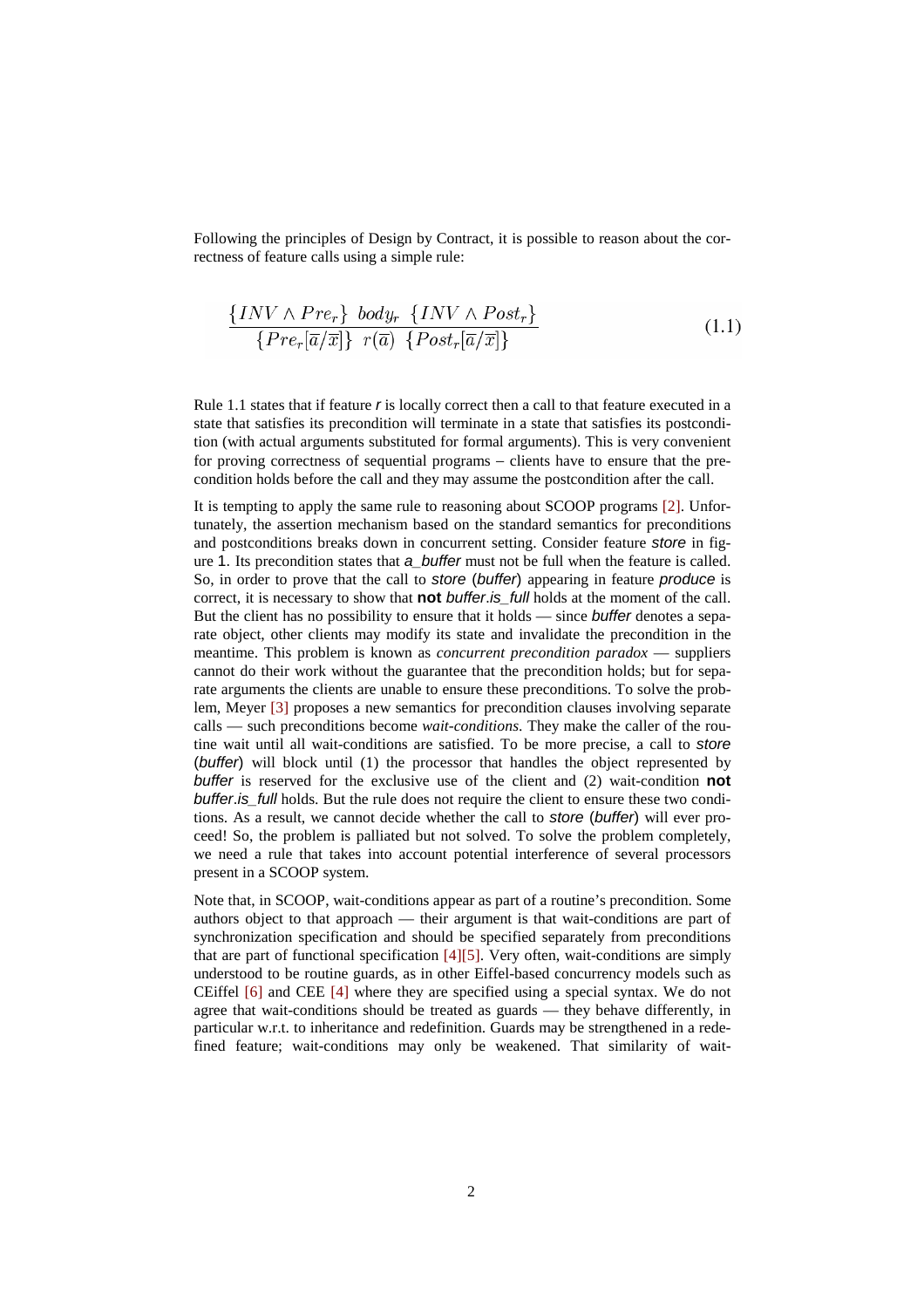conditions and preconditions under inheritance was one of the arguments for using the wait-semantics as the generalized semantics for preconditions (see section 2.1).

The original SCOOP proposal [3] does not discuss the semantics of postconditions that involve separate calls. In the subsequent research on SCOOP [2][7] they are either assumed to have the same semantics as non-separate postconditions (i.e. they should hold after the execution of routine's body) or they are ignored. It is easy to demonstrate that both approaches are impractical — the former introduces potential for deadlocks and the latter simply excludes parts of postcondition from the reasoning rule (see section 2.2). We decided to apply the wait-semantics to postconditions in a way that unifies the treatment of separate and non-separate postcondition clauses and allows to rely on full postconditions when reasoning about the correctness of SCOOP programs.

In fact, we apply the wait-semantics to all assertions, including class invariants, checks, and loop assertions. This allows us to better understand the role of different assertions in a concurrent context and demonstrates that the traditional, sequential semantics is simply derived from the wait-semantics thanks to additional assumptions that can be made in a sequential context. Furthermore, it allows us to discover an interesting relation between correctness (safety) and liveness properties. We demonstrate that the notion of deadlock, traditionally related to liveness, can be formalized as assertion violation, traditionally viewed as a correctness issue.

The rest of this article is organized as follows. Section 2 describes the generalized semantics of contracts and refines the rule for reasoning about correctness of feature calls. Section 3 illustrates the use of new contract semantics with a producer-consumer example. Section 4 discusses the issues of deadlocks and run-time assertion checking. Section 5 discusses related work. Finally, section 6 concludes and describes future research directions.

#### **2 Semantics of assertions**

In this section, we propose a new semantics for contracts that is applicable in both concurrent and sequential contexts. The main motivation for this work is the observation that sequential computation (involving one processor) is a special case of concurrent computation (that may involve more than one processor); similarly, any synchronous call may be seen as a particular case of asynchronous call. Starting from that observation we make a similar claim concerning assertions. We say that every assertion has wait semantics; that semantics naturally reduces to the traditional (correctness) semantics if no concurrency is involved.

In the rest of this section, we proceed as follows. For each type of assertion, we first describe its traditional semantics, point out problems that arise in a concurrent context, and propose a generalized semantics. Secondly, we refine feature call rule 1.1 to take into account the new semantics. Finally, we demonstrate how the new semantics reduces to the traditional one thanks to additional assumptions that we can make in a sequential context. We discuss the semantics of preconditions and postconditions in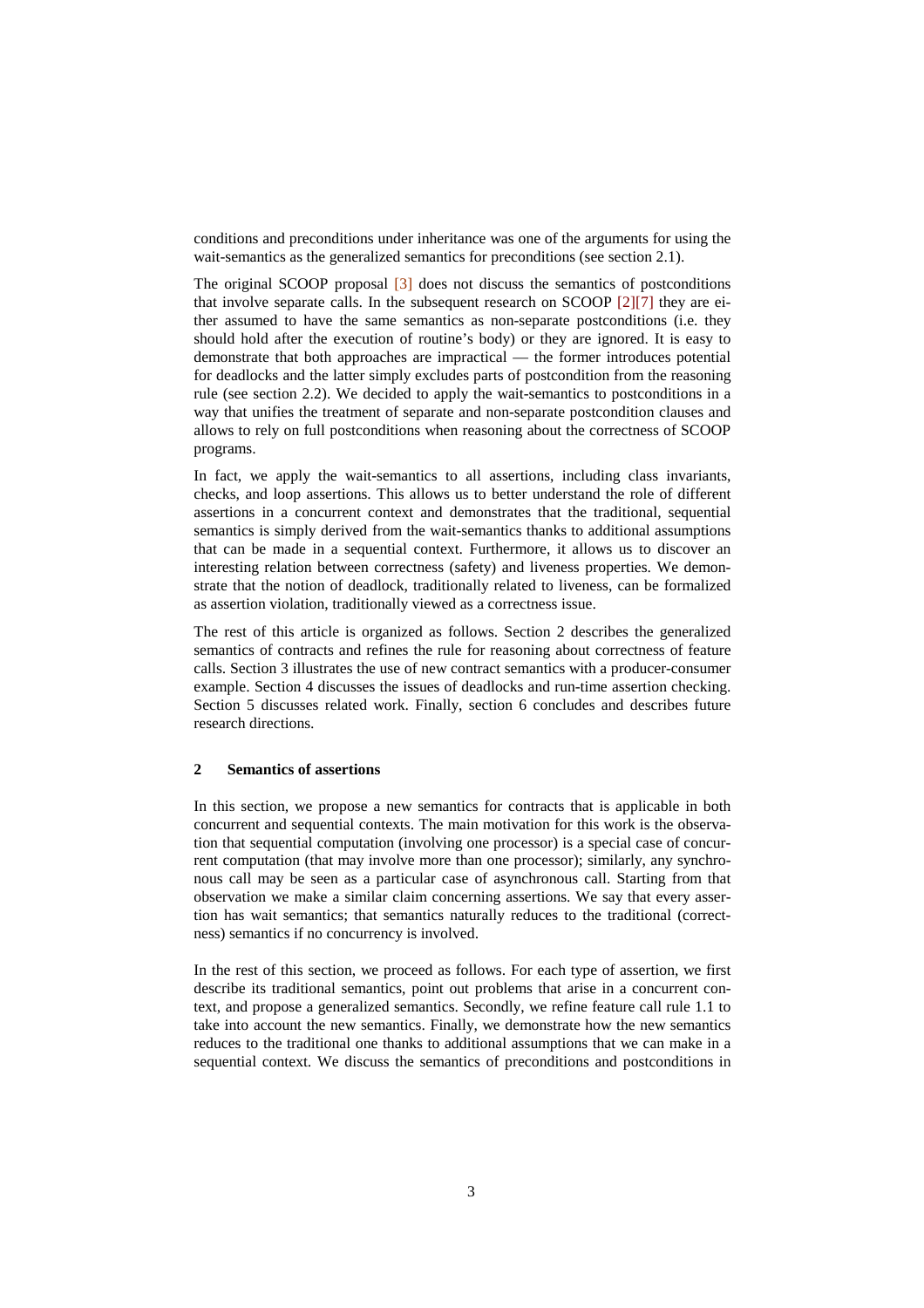detail; other assertions are only described shortly since their new semantics is straightforward.

### **2.1 Preconditions**

In SCOOP, preconditions may have two different meanings. Depending on whether they involve any separate calls, they are treated as correctness conditions or waitconditions. Consider routine *store* in figure 1.

```
store (a_buffer: separate BOUNDED_QUEUE [INTEGER]; i: INTEGER) 
                -- Store `i' in `a_buffer'. 
     require 
               not_full: not a_buffer.is_full 
               i_positive: i > 0do 
                 . . . 
     end 
               Figure 1. Feature with a separate precondition.
```
Clause *not\_full* involves a call on separate target *a\_buffer*, therefore it is a waitcondition. When a client calls feature *store*, the call will be blocked until that condition is satisfied. Clause *i\_positive* does not involve any separate calls, therefore it is a correctness condition. When a client calls feature *store* and that clause is not satisfied, an exception is raised and the client is blamed for the contract violation. We can see three major problems with this solution.

First, the distinction between correctness and wait-conditions is based on the separateness of the involved calls. If the call target is declared as separate then the corresponding precondition clause has wait-semantics, even though, at run-time, the target might denote a non-separate object. Such a situation arises if feature *store* is called with a non-separate first actual argument. This is perfectly legal in SCOOP – the model disallows attachments from separate to non-separate entities but not the other way round [2]. We think that the correctness semantics should be applied in that case.

Second, it is sometimes necessary to transform a correctness condition into a waitcondition. Such need arises in the presence of inheritance. When redefining a feature, we are allowed to change the type of its formal arguments from non-separate to separate − such redefinitions are legal because clients of the ancestor class may still call the feature with non-separate actual arguments. It is alright to redefine the type of an argument to separate but what happens to precondition clauses that involve calls on that argument? They were correctness conditions in the original feature; they should become wait-conditions in the redefined feature. The necessity for wait-conditions to be considered as correctness conditions and vice-versa, as illustrated above, suggests that, in fact, both kinds of preconditions are equal and one semantics should be applied to them.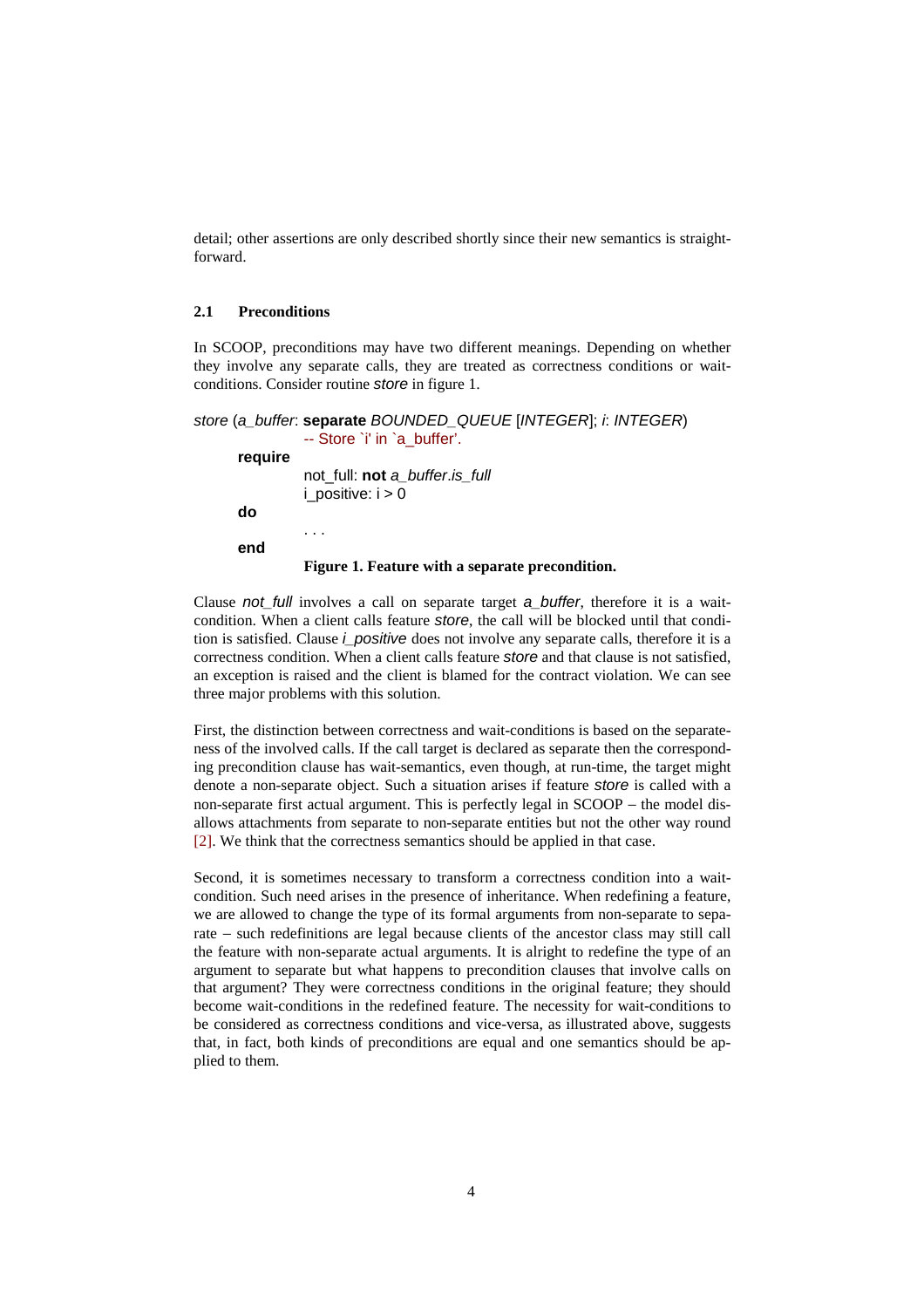The third problem is that wait-conditions constitute no real contract between a client and a supplier. The supplier may assume that wait-conditions hold on entry but there is no obligation on the client to satisfy them. The client is only required to satisfy the non-separate part of the precondition. This is reflected in call rule 1.2 proposed in [2].

$$
\frac{\{INV \wedge Pre_r\} \text{ body}_r \{INV \wedge Post_r\}}{\{Pre_r^{namesep}[\overline{a}/\overline{x}]\} \ r(\overline{a}) \ \{Post_r^{nonsep}[\overline{a}/\overline{x}]\}}
$$
(1.2)

This tentative rule does not account for any potential interference of several processors. As a result, it cannot be used for proving program correctness – in particular, the client cannot be sure that the routine body will ever be executed.

We propose to adopt the following semantics. From the supplier's point of view, all preconditions preserve their correctness semantics, i.e. they are assumed to hold at the entry to the routine's body. For a client, all preconditions are wait-conditions, i.e. a non-satisfied precondition will force the client to wait until the precondition is satisfied. Conceptually, all precondition clauses, even non-separate ones, may cause waiting; in practice, the compiler and the run-time system may optimize the treatment of preconditions that do not involve separate calls – an exception will be raised if such assertions are violated.

According to the principles of Design by Contract, the obligation of satisfying the precondition is put on the client. Obviously, it is useless to require the client to ensure the precondition at the moment of the call since other clients may invalidate the precondition before the routine is executed (see section 1). Nevertheless, if we want to make sure that the precondition is satisfied when the routine starts executing, the client has to ensure that the precondition *eventually* holds. This is reflected in the refined call rule 1.3 (for the moment, ignore the part concerning the postcondition; we will discuss it and provide a full rule in section 2.2). *Acq* (*x*) stands for "x is acquired by current processor"; more precisely, it means that the processor which handles the object represented by *x* is locked for exclusive use by the current processor.

$$
\frac{\{INV \land Pre_r\} \ body_r \ \{INV \land Post_r\}}{\{\Diamond(Acq(\overline{a}) \land Pre_r[\overline{a}/\overline{x}])\} \ r(\overline{a}) \ \{Post_r[\overline{a}/\overline{x}]\}}
$$
(1.3)

In fact, the requirement put on the client is a bit stronger: *eventually, all actual arguments are acquired and the precondition holds*. In the subsequent discussion, we use

temporal operators  $\mathcal U$  ("until"),  $\Diamond$  ("eventually"), and  $\Box$  ("always"), as defined in [8]. The use of the "eventually" operator in rule 1.3 is essential to capture the intended semantics of a feature call – the client may wait but not infinitely. Let us see how this semantics can be applied to our example routine *store* from figure 1. A client executing *store* (*buffer*, 10) has to ensure that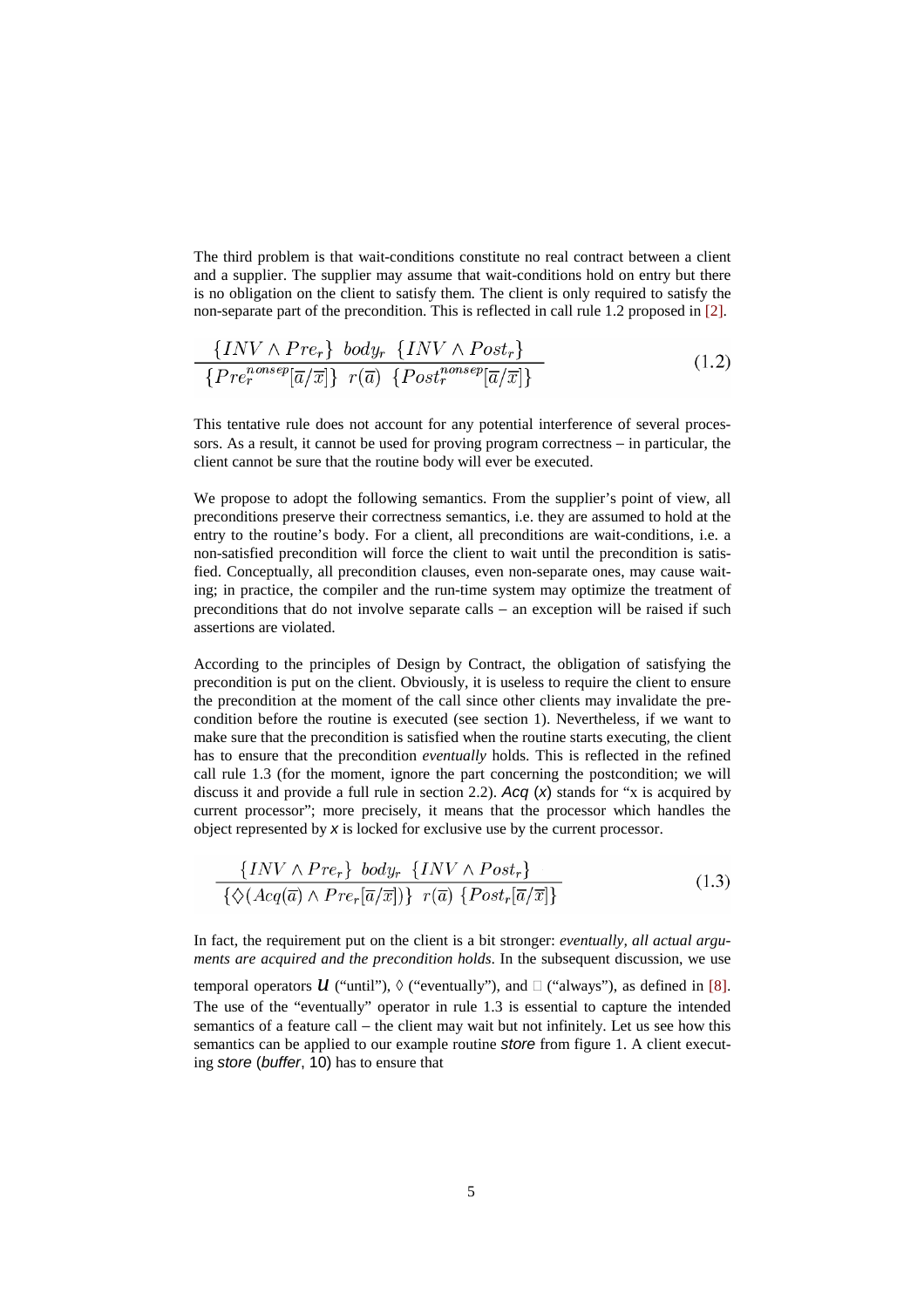$$
\Diamond
$$
 (Acq (buffer)  $\land$   $\neg$  buffer.is\_full  $\land$  10  $>$  0 )

holds before the call. The call will be postponed until *Acq* (*buffer*) and both precondition clauses are true.

Note that non-satisfiability of a precondition clause results in the client waiting forever. For example, a client calling *store* (*buffer*, -5) cannot ensure the required property because  $\neg(-5 > 0)$ . This means that the client will be stuck forever. But it is obvious that, in that particular case, waiting for the precondition does not make any sense because -5 will never become greater than 0. We can decide immediately that the precondition will never be satisfied; the run-time system may react appropriately by raising an exception. In fact, in a situation when the client waits, all properties of nonseparate objects are invariant. That is, for a non-separate  $x$ , if property  $P(x)$  is true, then it will *always* remain true; conversely, if *P* (*x*) is false, then it will *never* become true. Thanks to that invariance, we can conclude that

$$
P(x) \iff \Box P(x) \iff \Diamond P(x) \tag{1.4}
$$

Applying rule 1.4 to property ¬(*-5 > 0*) we can prove

 $\Box \neg (-5 > 0)$ , hence  $\lnot$   $\Diamond$ ( $\lnot$  5 > 0), hence ¬ ◊ (*Acq*(*buffer*) ∧ ¬*buffer.is\_full* ∧ -5 > 0)

So, a call to *store* (*buffer*, -5) that conceptually should be blocked forever, will result in an exception rather than an infinite wait. Let us consider a situation where all actual arguments are non-separate:

> *non\_separate\_buffer*: *BOUNDED\_QUEUE* [*INTEGER*] . . . *store* (*non\_separate\_buffer*, 10)

*Acq* (*non\_separate\_buffer*), **not** *non\_separate\_buffer.is\_full*, and 10 > 0 are all properties of non-separate objects. By applying rule 1.4 and taking into account the fact that *Acq* (*x*) holds trivially for any non-separate *x* (because *x* is handled by the same processor as **Current**) we can simplify the client's obligation to

¬*buffer.is\_full* ∧ *10 > 0*

which is precisely the traditional (sequential) precondition. As you can see, thanks to additional assumptions that can be made about the properties of non-separate objects, wait-condition semantics reduces nicely to the usual correctness semantics when no concurrency is involved. Indeed, rule 1.3 applied to sequential code reduces to rule 1.1 (in section 2.2 we will show that the postcondition part can be reduced following the same approach).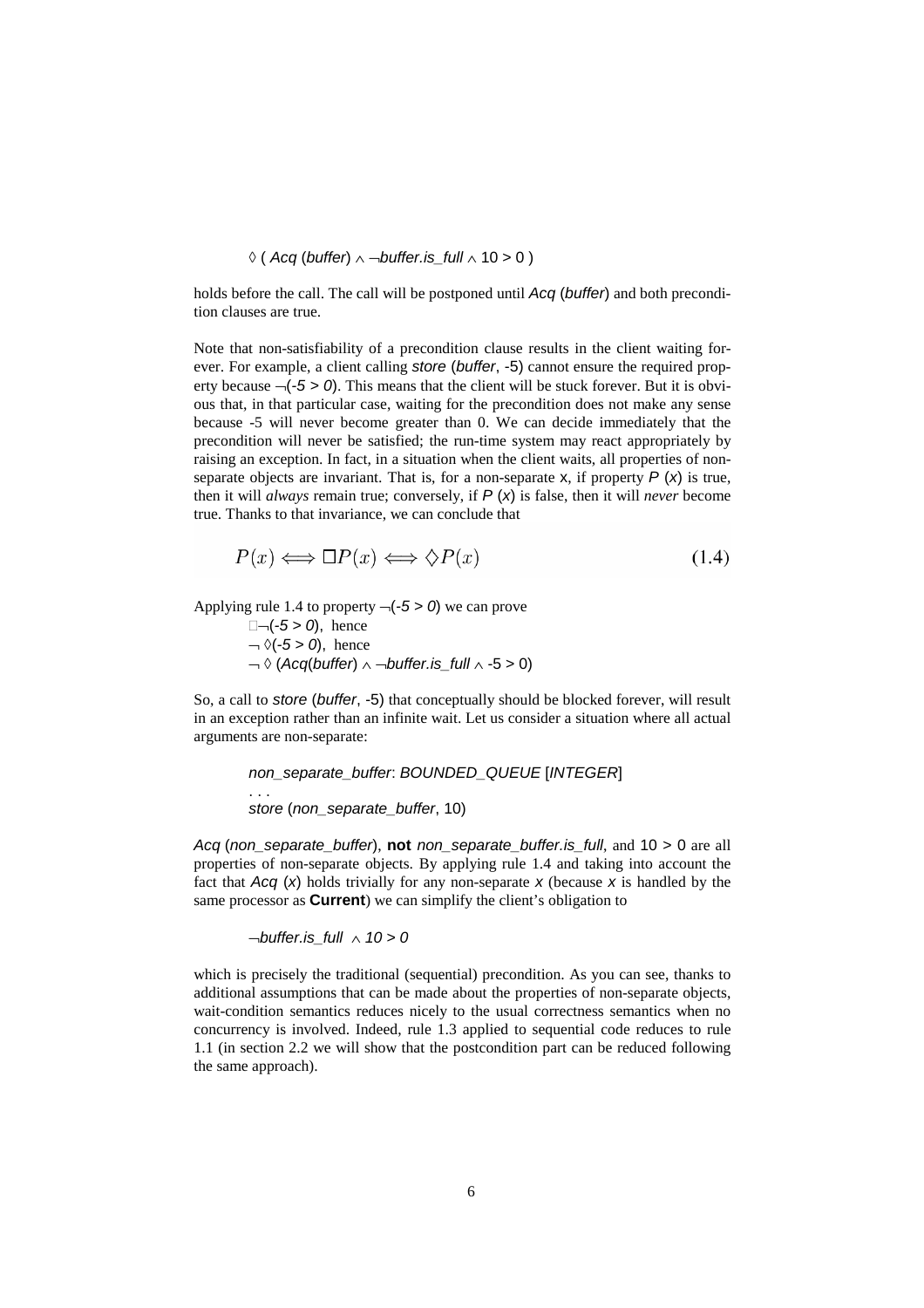### **2.2 Postconditions**

The treatment of postconditions in SCOOP is unsatisfactory. The initial design of SCOOP assumed that postconditions involving separate calls could be treated as correctness conditions and it did not develop the topic any further. Obviously, the evaluation of a separate postcondition may introduce delays due to the asynchronous nature of separate calls; such postconditions certainly cannot be treated in the same way as non-separate ones. We considered three ways of dealing with the problem:

- prohibit separate postconditions,
- allow separate postconditions but ignore them in the proof rule (see rule 1.2) and do not evaluate them at run-time,
- require that routine blocks until separate postconditions hold.

The first two proposals are not real solutions because they restrict the practical use of postconditions to non-separate ones only. The third proposal is interesting because it allows reasoning about concurrent code using rule 1.3. The client gets the guarantee that the call will terminate in a state that satisfies the postcondition. Unfortunately, blocking until all postconditions are satisfied is very inefficient and may lead to deadlocks, in particular in the presence of callbacks. Consider feature *spawn\_two\_activities* in figure 2.

```
spawn_two_activities (location_1, location_2: separate LOCATION) 
          -- Launch jobs at `location_1' and `location_2'. 
  do 
          location_1.do_job 
          location_2.do_job 
  ensure 
          location_1.is_ready 
          location_2.is_ready 
  end 
         Figure 2. Separate postconditions.
```
A client executing a call to *spawn\_two\_activities* (*york*, *tokyo*) does not want to wait until the job is done at both locations – in particular if one of these locations terminates much later than the other. In fact, the client does not want to wait at all. Still, it wants to have some guarantee about the job being done. Such guarantees are naturally expressible as postconditions but, as we can see here, waiting for all postconditions does not solve the problem. Additionally, a situation where one of the locations tries to call back the client (or call the other location) results in a deadlock. The client cannot release the locks before the postconditions are evaluated; the supplier needs to acquire one of the locks held by the client in order to establish the postcondition. So, the client waits for the supplier while the supplier waits for the client — they end up in a deadlock.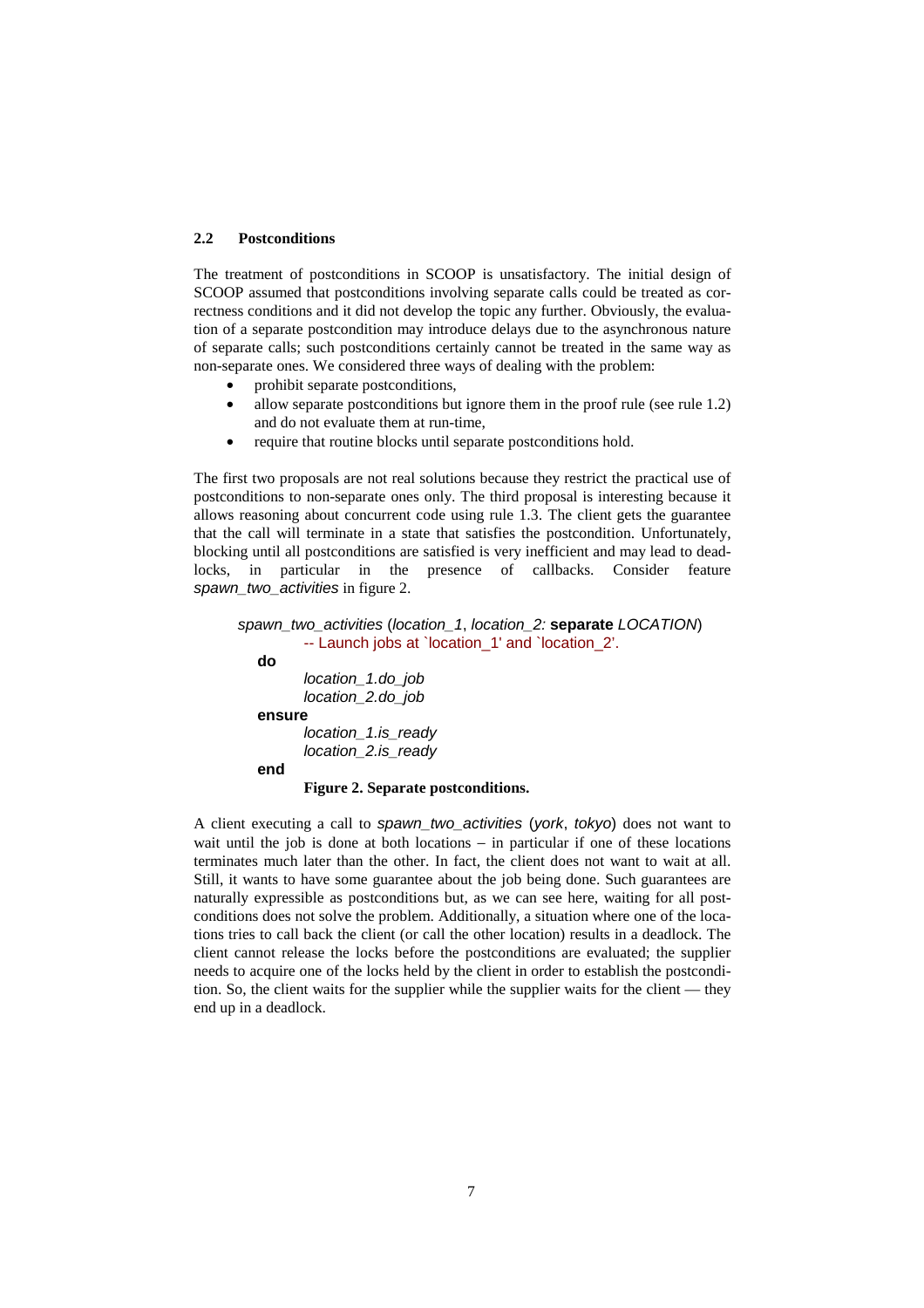When does a client really need the postcondition to hold? In figure 3, the client spawns two activities in York and Tokyo, does some local work, and asks for results of remote activities.

#### *york, tokyo*: **separate** *LOCATION*

 . . . *spawn\_two\_activities* (*york, tokyo*) *do\_local\_stuff get\_result (york) do\_local\_stuff get\_result (tokyo)* 

. . .

#### **Figure 3. Concurrent activities.**

The client should not wait after the execution of *spawn\_two\_activities* (*york, tokyo*) but continue with the execution of its local activity (*do\_local\_stuff*). Only at the moment when it executes get result (york) should the postcondition clause *york.is\_ready* matter − we may expect that the precondition of *get\_result* depends on the postcondition of *spawn\_two\_activities*. In other words, the call to *get\_result* should not proceed unless the postcondition *york.is\_ready* holds. Note that, at that moment, it does not matter whether the other activity (in Tokyo) has terminated successfully. The client is not (yet) interested in it. Assume that *york.is\_ready* holds and the client can execute *get\_result (york)* followed by some local activity (*do\_local\_stuff*). The execution of *get\_result (tokyo)* depends on the postcondition clause *tokyo.is ready* − it is only now that the client becomes interested in that postcondition. We can observe that the postcondition clause concerning *york* does not matter anymore. In fact, the state of *york* might have changed as a result of call to *get\_result (york)*. This simple example suggests that:

- it is not necessary for a separate postcondition to hold immediately after the execution of the routine's body,
- wait-semantics applies to postconditions but waiting happens on the supplier side − the separate target is not released until the postcondition clause is satisfied,
- individual postcondition clauses should be considered independently.

Let us try to formalize this way of reasoning and refine the call rule by introducing temporal operators that capture the intended semantics.

$$
\frac{\{INV \wedge Pre_r\} \text{ body}_r \{INV \wedge \forall_i \Diamond Post_r^i\}}{\{\Diamond(Acq(\overline{a}) \wedge Pre_r[\overline{a}/\overline{x}])\} \ r(\overline{a}) \ \{\forall_i (\Diamond Rel(a^i) \wedge \neg Rel(a^i) \ U \ Post_r^i[\overline{a}/\overline{x}])\}}
$$
(1.5)

Rule 1.5 weakens the obligation on the routine's implementor so that the body only has to ensure that *the invariant holds immediately and each postcondition clause holds eventually*. *Rel* (*x*) stands for "x is released"; more precisely, it means that the processor which handles the object represented by *x* is unlocked, provided that it is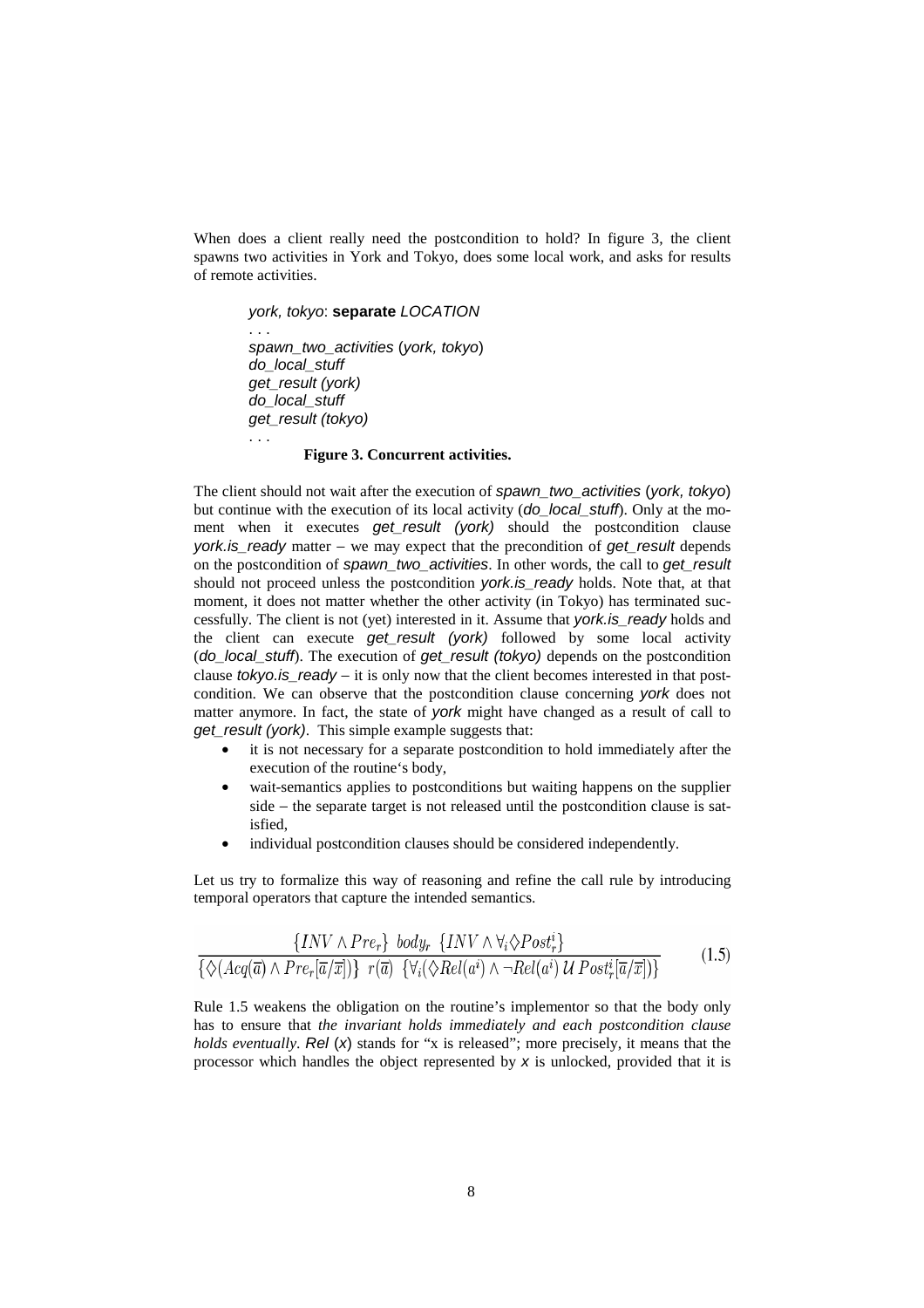not the current processor (if it is, then *Rel* (*x*) holds vacuously). We can express it as: *Rel* (*x*) =  $\neg Acq$  (*x*) for all *x* denoting separate objects; *Rel* (*x*) = true for all *x* denoting non-separate objects.  $Post<sub>r</sub>$  denotes i-th postcondition clause of  $r$ . For example, Post<sup>1</sup><sub>spawn\_two\_activities</sub> corresponds to *location\_1.is\_ready*. Similarly, *Post2 spawn\_two\_activities* corresponds to *location\_2.is\_ready*. The guarantees for the client should be read as follows: *for all postcondition clauses, arguments involved in the given postcondition clause are eventually released but not until that postcondition clause holds.*  $a^i$  denotes the set of arguments that are involved (serve as call target) in postcondition clause *Post<sup>i</sup>*. The weakening of obligations put on the routine's body is reflected in the redefined notion of local correctness.

**Definition 2. Local correctness.** *Routine r of class C is locally correct iff after the*   $e$ *xecution of r<sup>'</sup>s body, class invariant Inv<sub>C</sub> holds and each postcondition clause will hold eventually, provided that both the invariant and the precondition Pre, were fulfilled before the body started executing.*

If we apply rule 1.5 to the call *spawn\_two\_activities* (*york*, *tokyo*) we obtain the following obligation on the routine body:

◊ *location\_1.is\_ready* ∧◊ *location\_2.is\_ready*

which, supposedly, can be simply proved using the postcondition of feature *do\_job* used in the body of *spawn\_two\_activities*. The guarantee given to the client is:

 ◊ *Rel* (*york*) ∧ (<sup>¬</sup> *Rel* (*york*) *u york.is\_ready*) <sup>∧</sup> ◊ *Rel* (*tokyo*) ∧ (<sup>¬</sup> *Rel* (*tokyo*) *u tokyo.is\_ready*)

We can use that guarantee to satisfy the requirement of the subsequent calls to *get\_result (york)* and *get\_result (tokyo)*. In some sense, that new semantics of postconditions offers the same guarantees but "projected" into the future. The client is interested in establishing each postcondition clause at the moment when the involved objects are released. We think that such semantics captures the intended meaning of postconditions in the presence of asynchrony. It gives more flexibility in programming by removing the unnecessary waiting; at the same time, it makes sure that all postconditions constitute a contract between clients and suppliers, so that it is possible to reason about feature calls using a simple rule.

According to our semantics, the non-satisfiability of a postcondition clause results in the involved objects being held forever. These objects will never be released so they can never be acquired again by any client. Therefore, a violated postcondition may result in a deadlock. In practice, if the involved objects are non-separate, we can use additional assumptions (rule 1.4) to solve the problem and react to such a situation by raising an exception rather that waiting forever. Recall that all properties of nonseparate objects are preserved while the client is waiting. Similarly to *Acq* (*x*), also *Rel* (*x*) is trivially true for all non-separate *x*. Therefore, if postcondition clause  $Posf'$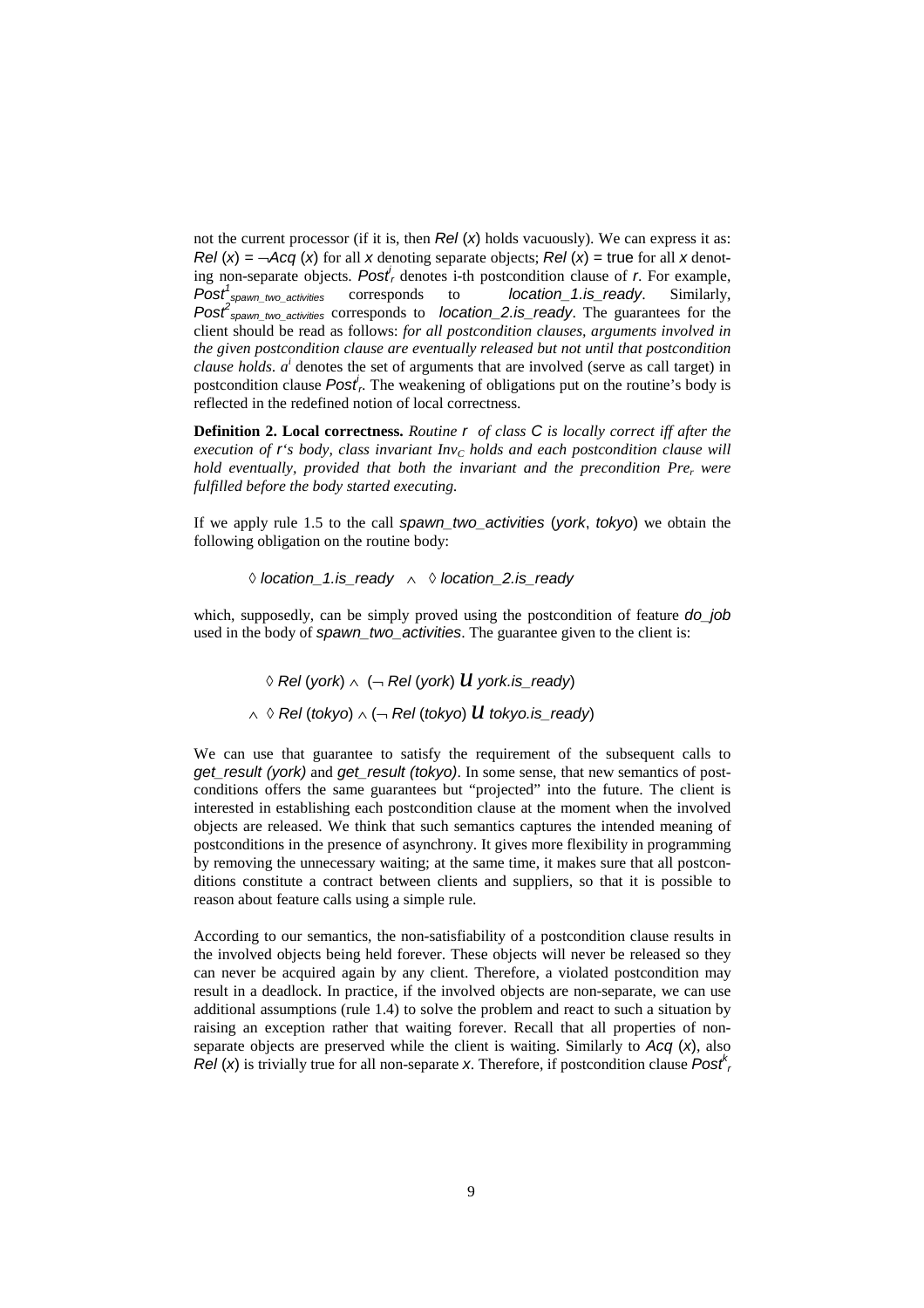that does not involve any separate calls does not hold when routine *r* terminates, an exception is raised and the supplier is blamed for the contract violation. Conceptually, though, a violated postcondition clause results in infinite waiting.

Finally, as a "sanity check", let us demonstrate that in a sequential context rule 1.5 reduces to the standard rule for sequential programs (1.1). We already demonstrated in section 2.1 that the precondition part of rule 1.5 reduces to the corresponding part of 1.1. Here, we focus on postconditions. From rule 1.4 and  $INV \wedge \forall_i \Diamond Post_r$  we obtain *INV*  $\land$   $\forall$ <sub>*i*</sub> *Post*<sup>*i*</sup><sub>*r*</sub> that can be further simplified to *INV*  $\land$  *Post<sub>r</sub>* which is precisely the obligation on the routine's body in rule 1.1. On the client's side, since *Rel* (*ai* ) is true for all *i*, the guarantee may be simplified to

 $\forall_{i}$  ( true  $\ \land\ \ \text{(false}\ \ \mathcal{U}\ \mathit{Posl}_r^{'} \ \text{[a/x]}))$ 

and, using the property of the temporal operator *until*, to  $\forall$ <sub>i</sub> *Post*<sup>*i*</sup></sup>, [*a*/*x*] and finally to *Post<sub>r</sub>* [ $a/x$ ] which is precisely the guarantee given to the client by rule 1.1.

We mentioned earlier that the previous proposal – blocking until all postconditions are satisfied (see rule 1.3) − may lead to deadlocks if separate calls in a routine body involve cross-calls, i.e. when one separate supplier needs to access another one. How does our approach deal with such situations? Consider again the situation depicted in figure 2. Assume that the activity spawned at location *york* (routine *do\_job*) needs to access location *tokyo* and perform some operations on it. Certainly, *tokyo* will not be released by the client (and thus become available to other clients) until the postcondition clause *tokyo.is\_ready* is satisfied. So, *york*'s call will be blocked until then. On the other hand, the client will not be blocked because it does not need the access to *tokyo* or *york* to continue its local activity (*do\_local\_stuff*). When *tokyo* is released, *york*'s call will lock it, perform the necessary calls, and release it again. Now, postcondition clause *york.is\_ready* is satisfied and *york* is released. Our client, which by that time has probably finished its local activity and is waiting for *york* to become available, can now execute *get\_result (york)*. As you can see, thanks to the new semantics of postconditions, it is possible to use postconditions even in the presence of cross-calls. Note that, in our example, a callback to the client would still result in a deadlock (in [9] we propose a lock passing mechanism that allows to avoid such deadlocks). No problem would arise if the client did not try to perform any calls to *york* after the first call to *spawn\_two\_activities*. In such a situation, *york*'s callback would simply block until the client becomes idle (i.e. it is released by its own client), and then proceed.

#### **Discussion**

Rule 1.5 is not strong enough to allow for fully compositional proofs of correctness and liveness. The following example, due to Jonathan Ostroff, illustrates the problem. Let us reconsider the York–Tokyo scenario in figure 3. Suppose that, when calling *spawn\_two\_activities*, we can show that we eventually acquire *york* and *tokyo* resources as required by (1.5). The rule then informs us that eventually the postcondi-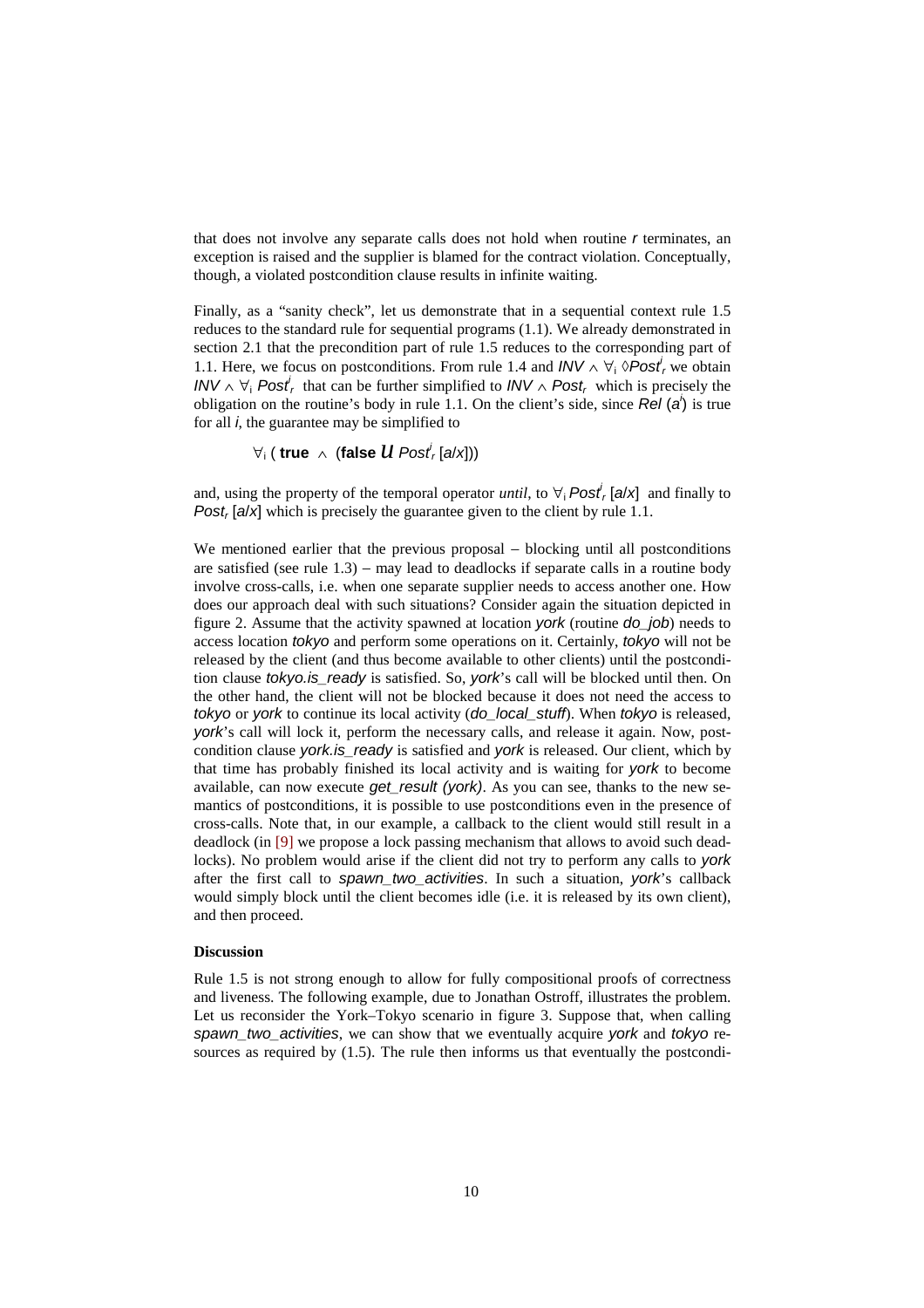tions of *spawn\_two\_activities* will be satisfied; only after that will the resources be ceded to other putative processors. However, in our example, all this might happen before the call to *get\_result* (*york*) as *do\_local\_stuff* may take a long time. In the meantime other clients (handled by a different processor) may invoke routines that could change the state of *york*. Thus, by the time we get to *get\_result* (*york*), the postcondition of *spawn\_two\_activities* may no longer hold; as a result, our call to *get\_result* (*york*) may not proceed.

The problem appears to be that the postcondition of *spawn\_two\_activities* is not projected sufficiently far into the future (which would be required to get rid of the need for global reasoning). In this case, we need to apply global reasoning (as illustrated in the producer-consumer example in section 3) to show that there are no other clients that could change the postconditions. Hence, we would need a combination of local and global reasoning to use the postcondition of *spawn\_two\_activities* for *get\_result* (*york*). Nevertheless, if the concerned resource (here *york*) is guaranteed to be exclusively used by our client (i.e. it is locked on behalf on our client in the context of the routine where both calls are executed), local reasoning is sufficient. The fact that the postcondition of *spawn\_two\_activities* does not hold immediately is irrelevant here — we may still use it to show that the precondition of *get\_result*  (*york*) will hold when its body is executed (because no call on *york* present in the body of *get\_result* may start executing before all previous calls on *york* have terminated). The results of our recent work [10] show that, in such cases, we can even get rid of temporal operators and use a simpler rule than (1.5) for reasoning about asynchronous feature calls. Global reasoning (using Ostroff et al.'s method [11]) is only necessary for calls that acquire additional (fresh) resources. We hope that such a combination of local and global reasoning will allow for local proofs of partial correctness and it may be used to prove library classes without the need to know the context in which they are utilised; on the other hand, proofs of total correctness (that is partial correctness + termination + absence of deadlocks) will require global reasoning.

#### **2.3 Invariants**

Invariants play a very important role in the Design by Contract methodology. They are the primary tool for ensuring the consistence of objects. To prove local correctness of a routine, we may assume the invariant before the execution of the body and we have to guarantee that it holds again when the body terminates. Note that our refined rule for feature calls (1.5) follows that pattern; it does not introduce any temporal operators that would suggest a different semantics of invariants. This might be a bit surprising since we started this paper with the claim that wait-semantics is the natural semantics for all assertions.

A closer look at SCOOP rules explains why we apply the traditional (correctness) semantics to invariants. SCOOP's *separate call rule* requires that the target of a separate call must appear as formal argument of the enclosing routine. But calls appearing in invariants have no enclosing routines! Therefore, it is prohibited to use separate calls in invariants. Conceptually, we still consider that a violated invariant causes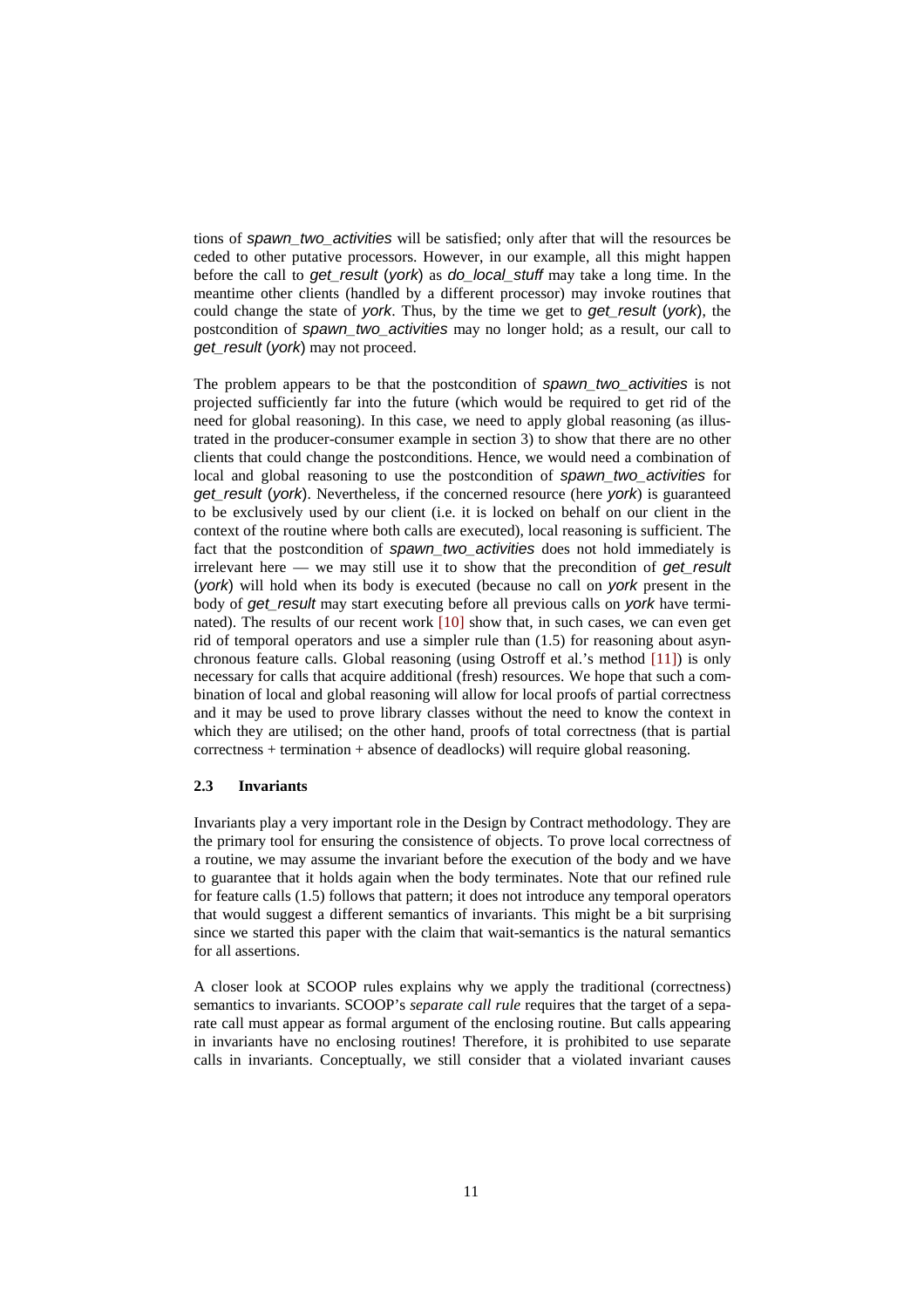waiting but in practice, since all its clauses only contain non-separate calls, we may use rule 1.4 to reduce the wait-semantics to the correctness semantics. As in the case of preconditions and postconditions, the run-time system is able to react to a violated invariant by raising an exception.

### **2.4 Other assertions**

We apply the wait-semantics to other assertions: checks, loop variants, and loop invariants. Conceptually, a violated assertion causes infinite waiting but in practice waiting only happens if the assertion involves a separate call — in that case the client needs to wait for the result. When an assertion has been evaluated and it does not hold, an exception is raised. We can consider that wait-semantics of such assertions always reduces to correctness semantics because rule 1.4 also applies to separate objects locked in the current context.

Consider the loop in feature *remove\_one\_by\_one* in figure 4. The assertions capture the essence of that loop − at every step, the number of elements in *a\_list* is reduced, and the number of elements that remain plus the number of elements already removed correspond to the initial number of element. Because *a\_list* may denote a separate object, the evaluation of *a\_list.count* may cause waiting. So, both the loop invariant and the loop variant may cause waiting. On the other hand, as soon as an assertion has been evaluated and it does not hold, its violation results in an exception.

```
 remove_one_by_one (a_list: separate LIST [G]) 
            -- Remove all elements of `a_list' one-by-one. 
     local 
           initial, removed: INTEGER
     do
            from 
                     initial := a_list.count
                     a_list.start 
           until 
                    a_list.is_empty 
           invariant 
                    a_list.count + removed = initial
           variant 
                    a_list.count 
           loop 
                    a_list.delete 
                    removed := removed + 1 
            end 
     ensure 
            a_list.is_empty 
     end
```
**Figure 4. Separate loop assertions.**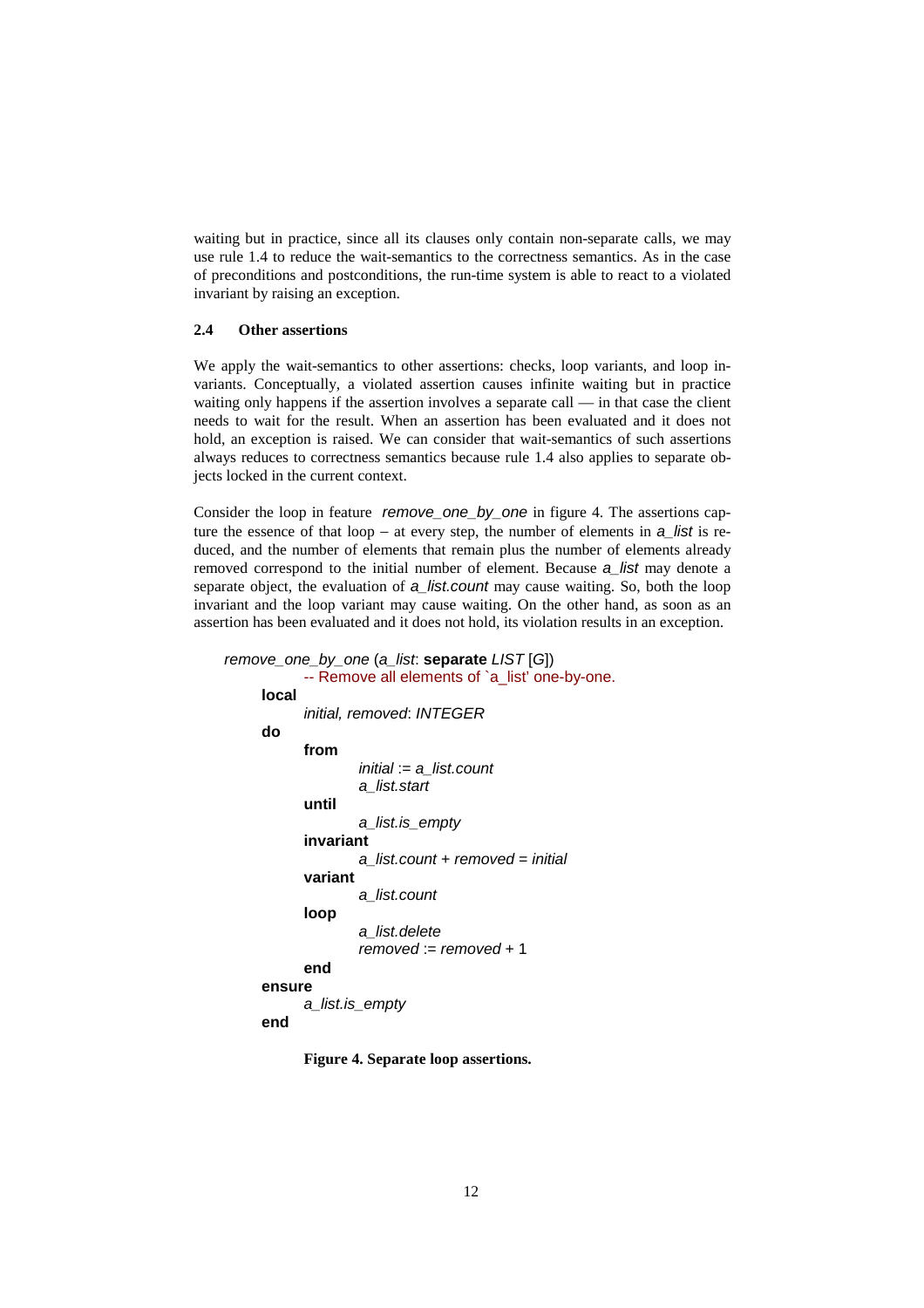### **3 Producer – consumer example**

In this section, we show how the new feature call rule 1.5, based on the proposed waitsemantics of preconditions and postconditions, can be used for reasoning about the correctness of SCOOP programs. We use a simple producer-consumer scenario depicted in figure 5. Implementation of producers and consumers is given in the Appendix (figures 6 and 7, respectively). We assume that the size of the buffer is greater than 0 and that the buffer is bounded. We chose to consider just one producer and one consumer because this allows us to ignore assumptions about the scheduling policy of SCOOP — we are able to prove the correctness of our example, including the absence of deadlock and starvation, even without relying on the fairness guarantees of SCOOP's scheduler. To prove absence of starvation in a scenario with *n* producers and *m* consumers we would need to assume the FIFO scheduling policy of SCOOP.



**Figure 5. Producer-consumer scenario.**

Producer and consumer objects exhibit very similar activity. Essentially, they execute an infinite loop, accessing the shared *buffer* at each loop step. Producer accesses *buffer* via a call to *store* (*buffer*, 10); consumer uses a call to *retrieved* (*buffer*) for that purpose. Both features are equipped with precise (although not exhaustive) contracts. *store* requires that *buffer* be not full and ensures that the number of elements in *buffer* increase by 1. *retrieved* requires that *buffer* be not empty and ensures that the number of elements in *buffer* decrease by 1. We assume that contracts of features *put* and *remove* in class *BOUNDED\_QUEUE* [*G*] correspond to the contracts of *store* and *retrieved*, respectively. We want to use rule 1.5 for proving the correctness of calls to *store* and *retrieved*. The first step is to show that these features are locally correct according to Definition 2. For *store*, we need to prove

{¬*a\_buffer*.*is\_full*} *a\_buffer*.*put* (*i*) {◊ *a\_buffer*.*count* = **old** *a\_buffer*.*count* + 1}

This is straightforward, given the precondition and the postcondition of *put*.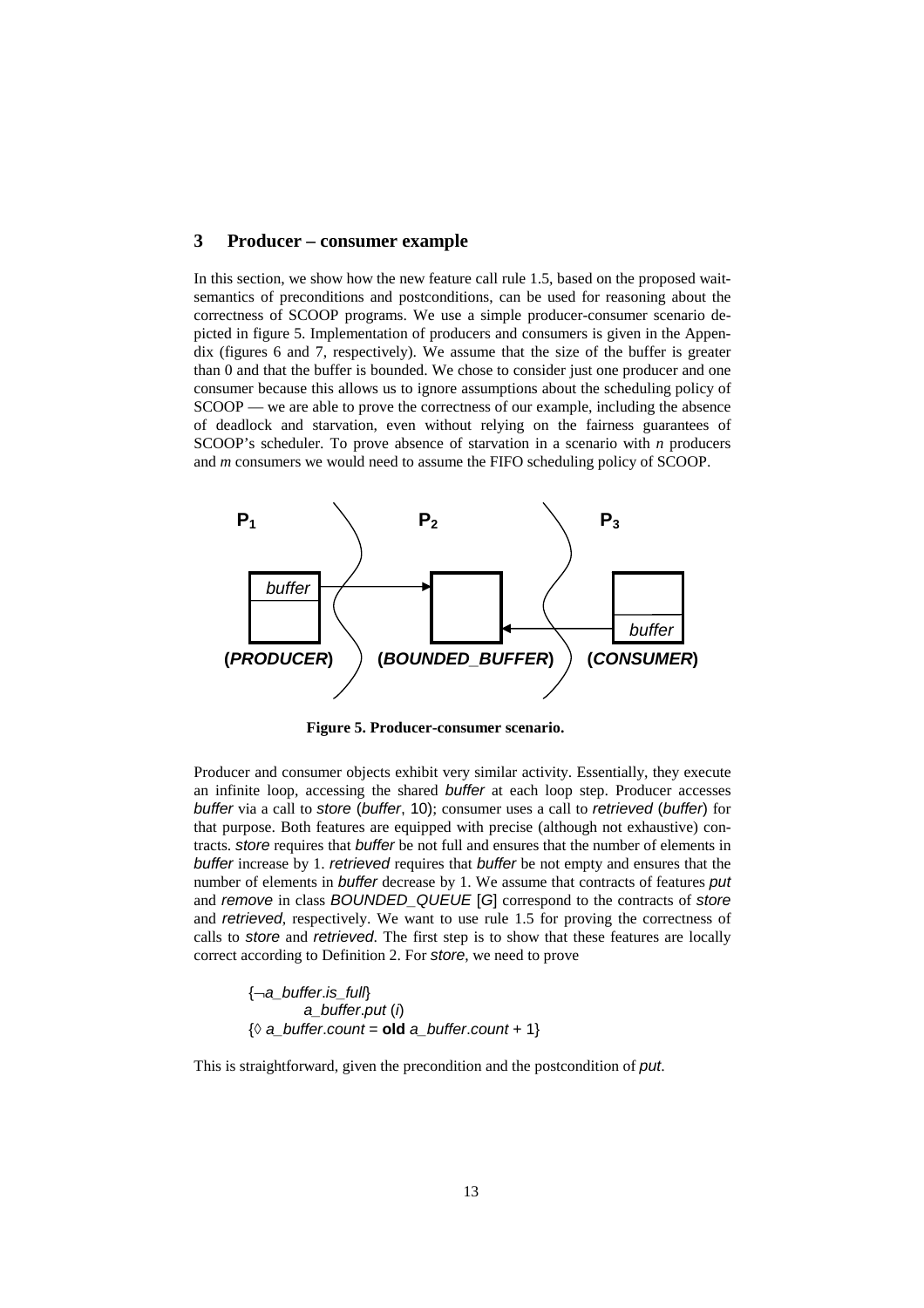Similarly, for *retrieved*, we need to prove

{¬*a\_buffer*.*is\_empty*} **Result** := *a\_buffer.item a\_buffer*.*remove* {◊ *a\_buffer*.*count* = **old** *a\_buffer*.*count* - 1}

Once again, the proof is straightforward because we can rely on the contracts of *item* and *remove*. Note that the *eventually* operator (◊) is essential here – it would be impossible to prove that the postcondition holds immediately after the execution of the body of *retrieved*.

We established local correctness of *store* and *retrieved*. Let us now apply rule 1.5 to prove correctness of calls to these routines. For the producers's call *store* (*buffer*, 10) we need to show that

◊ ( *Acq* (*buffer*) ∧ ¬*buffer*.*is\_full* )

holds before the call. We prove it by case analysis on the state of *buffer*.

**Case 1.** *buffer* is idle and *buffer*.*is\_empty* holds. Therefore, the consumer cannot get hold of *buffer*; the producer can immediately establish

*Acq* (*buffer*) ∧ ¬*buffer*.*is\_full* 

hence

◊ ( *Acq* (*buffer*) ∧ ¬*buffer*.*is\_full* ) and we are done.

**Case 2.** *buffer* is idle and *buffer*.*is\_full* holds. The producer cannot get hold of buffer but

*buffer*.*is\_full* ∧ *buffer.size* > 0 ⇒ ¬*buffer*.*is\_empty* Therefore, the consumer will eventually execute a call to *retrieved*, and thus establish ¬*buffer*.*is\_full*. It results in **case 1** if the size of *buffer* is 1; otherwise, in **case 3**.

**Case 3.** *buffer* is idle and ¬*buffer*.*is\_full* and ¬*buffer*.*is\_empty* hold.

Either (a) the producer acquires buffer, in which case

*Acq* (*buffer*) ∧ ¬*buffer*.*is\_full* 

holds, and so does

◊ ( *Acq* (*buffer*) ∧ ¬*buffer*.*is\_full* )

and we are done, or (b) the consumer acquires *buffer*, in which case the consumer executes a call to *retrieved*. As a result, we are back to **case 3** or **case 1**.

**Case 4.** *buffer* is not idle.

There may be only two reasons for that: either (a) *buffer* has not been released yet after the previous call to *store*, or (b) *buffer* has not been released yet after the call to *retrieved*. In both cases, *buffer* will be eventually released: we can assume that from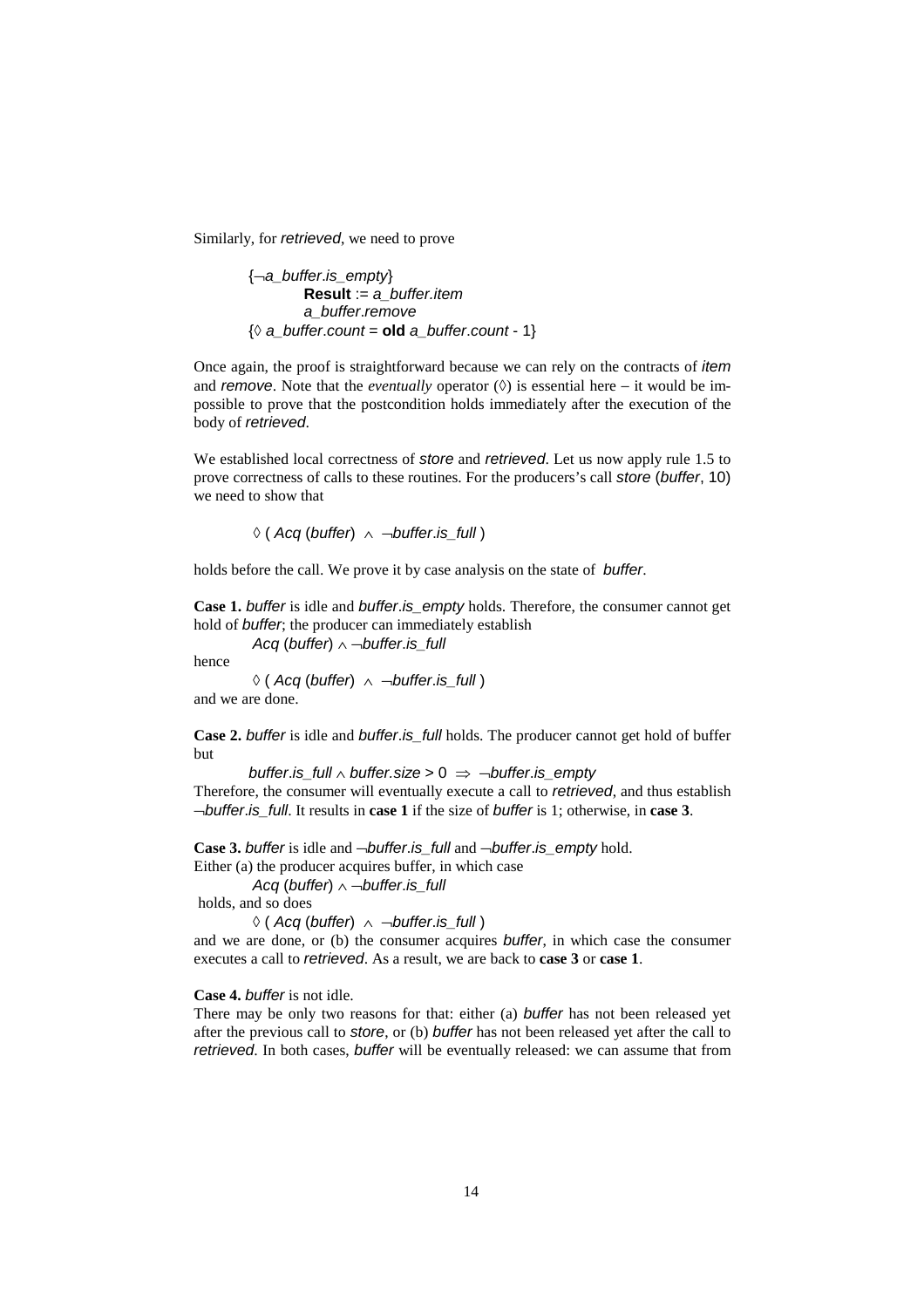rule 1.5, given that both features are locally correct as demonstrated above. As a result, we will eventually be back to **case 1**, **case 2**, or **case 3**.

Note that we do not rely on any particular scheduling policy here. In **case 3**, we do not know who will proceed first. Nevertheless, even if we assume a very unfair policy, e.g. the consumer overtakes the producer, we eventually hit **case 1** where only the producer is allowed to proceed. We use similar analysis for the consumer's call *retrieved* (*buffer*). We need to show that

◊ ( *Acq* (*buffer*) ∧ ¬*buffer*.*is\_empty* )

holds before the call.

**Case 1.** *buffer* is idle and *buffer*.*is\_empty* holds. Since

*buffer.is* empty  $\land$  *buffer.size* > 0  $\Rightarrow$   $\neg$ *buffer.is* full

the producer will execute a call to *store*, and thus establish ¬*buffer*.*is\_empty*. It results in **case 2** if the size of *buffer* is 1; otherwise, in **case 3**.

**Case 2.** *buffer* is idle and *buffer*.*is\_full* holds. We can immediately establish *Acq* (*buffer*) ∧ ¬*buffer*.*is\_empty* 

and so

◊ ( *Acq* (*buffer*) ∧ ¬*buffer*.*is\_empty* ) and we are done.

**Case 3.** *buffer* is idle and ¬*buffer*.*is\_full* and ¬*buffer*.*is\_empty* hold. Either (a) the consumer acquires *buffer*, in which case *Acq* (*buffer*) ∧ ¬*buffer*.*is\_empty*  holds, and so does ◊ ( *Acq* (*buffer*) ∧ ¬*buffer*.*is\_empty* ) and we are done, or (b) the producer acquires *buffer*, in which case the producer exe-

cutes a call to *store*. As a result, we are back to **case 3** or **case 2**.

**Case 4.** *buffer* is not idle. Idem as for *store*.

From rule 1.5 we can now conclude that after a call to *store* (respectively *retrieved*) *buffer* is eventually released in a state that satisfies the postcondition. The use of rule 1.5 is certainly much more complex than reasoning about sequential programs − the latter is based on a simpler rule 1.1 that does not involve any temporal operators. Obviously, the rule for concurrent programs must take into account the potential interference of several processors, hence the complexity of reasoning. On the other hand, we are able to prove the absence of deadlock using the same rule. So, the increased complexity pays off − concurrent code that is proved correct is also deadlock-free.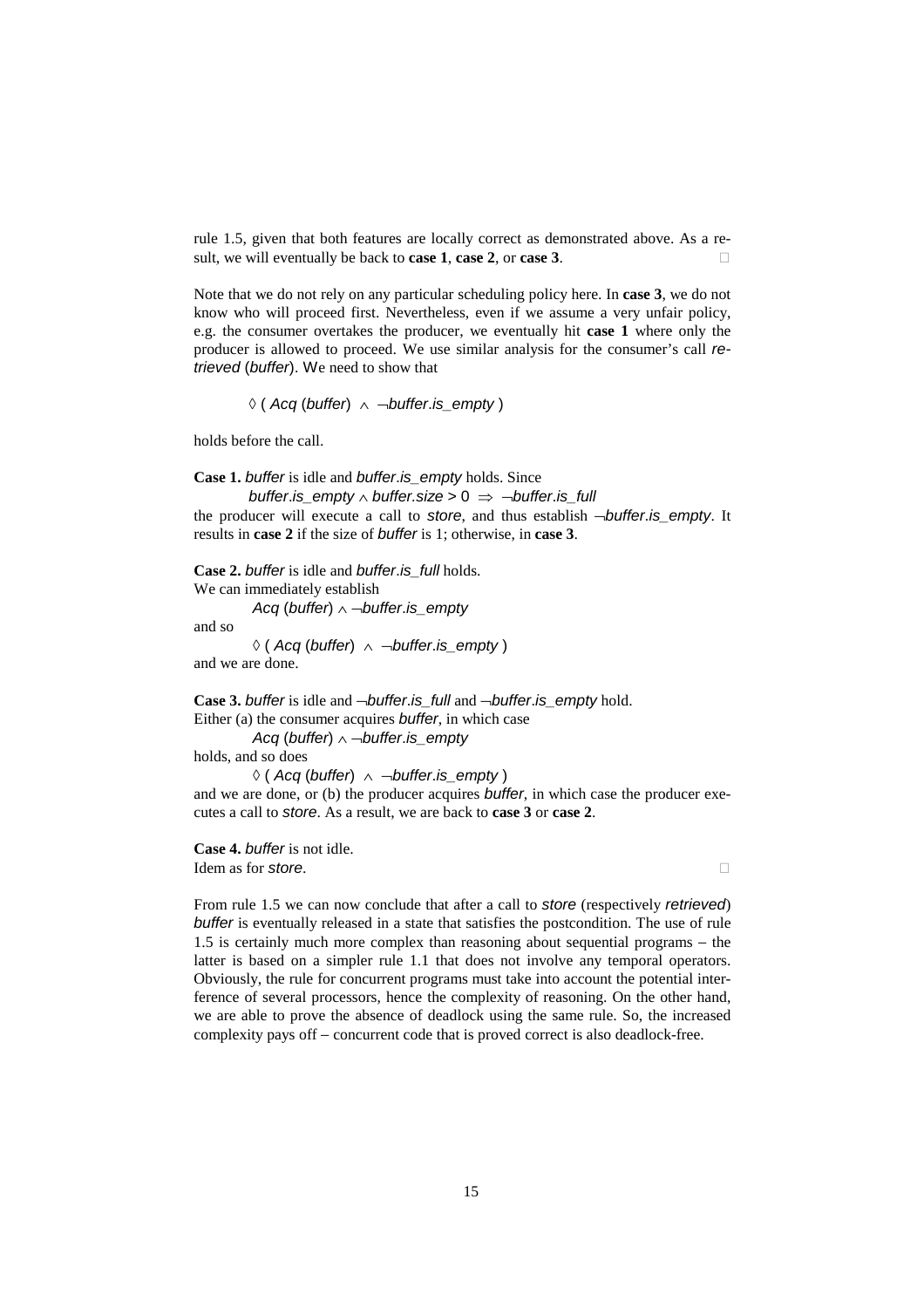### **4 Discussion**

#### **Deadlocks**

Absence of deadlocks is one of the most interesting properties of concurrent programs. In fact, the problem of deadlocks was one of the initial motivations of our work. We set off to devise a methodology for deadlock prevention, detection, and resolution in SCOOP programs. The first step towards developing such a methodology is to understand the relation between deadlocks and contracts. Traditionally, contracts are used for enforcing correctness (safety) properties; a separate proof is needed for liveness properties such as absence of deadlock or starvation. When discussing the new semantics of assertions, we mentioned that an *assertion violation results in a deadlock*, at least conceptually. Let us push this argument a bit further and claim the opposite relation, i.e. *every deadlock corresponds to a violated assertion*.

In which situation can a deadlock happen? Consider again the sequence of calls in figure 2. The first possibility is that either of separate objects *york* or *tokyo* can never be acquired by the client. But this means that either ◊*Acq* (*york*) or ◊*Acq* (*tokyo*) does not hold, so the client's obligation, as expressed in rule 1.5, is violated. One may claim that *Acq* (*york*) is not really part of an assertion (in this case a precondition) because locking of arguments in SCOOP is based on argument passing. Nevertheless, we may assume that, for every separate formal argument *x* that appears in the signature of a feature there is an implicit precondition *Acq* (*x*) and that locking is based on preconditions only. Note that the most common deadlock situation, i.e. *a* tries to lock *b*, *b* tries to lock *c*, *c* tries to lock *a*, corresponds to that first possibility. The second possibility is that both *york* or *tokyo* can be eventually acquired by the client but, whenever they can be acquired, their state does not satisfy the precondition. This kind of deadlock is also caused by the client's inability to satisfy the precondition. The third possibility is a postcondition violation. Assume that postcondition *york.is\_ready* of *spawn\_two\_activities* cannot be satisfied. According to our semantics, *york* is not released until all postcondition clauses that involve it are satisfied. Therefore, *york* is never released. This does not cause a deadlock by itself but a deadlock will happen as soon as some client tries to acquire *york* (as our client does using a call to *get\_result*).

As demonstrated in section 2, the violation of an assertion that does not involve any separate calls also results in a deadlock albeit only conceptually – in practice, there is no need to wait forever because the violation can be detected immediately and an exception can be raised. This also applies to invariants, checks, and loop assertions.

#### **Exception handling**

In the previous sections we often mentioned run-time exceptions. The asynchronous nature of some feature calls makes it impossible to rely on standard exception handling. For example, it is not always possible to propagate an exception to a client because the client might have already left the context of the enclosing routine. Therefore, we need some support for asynchronous exceptions. Exception handling is beyond the scope of this paper; we assume that an appropriate mechanism for handling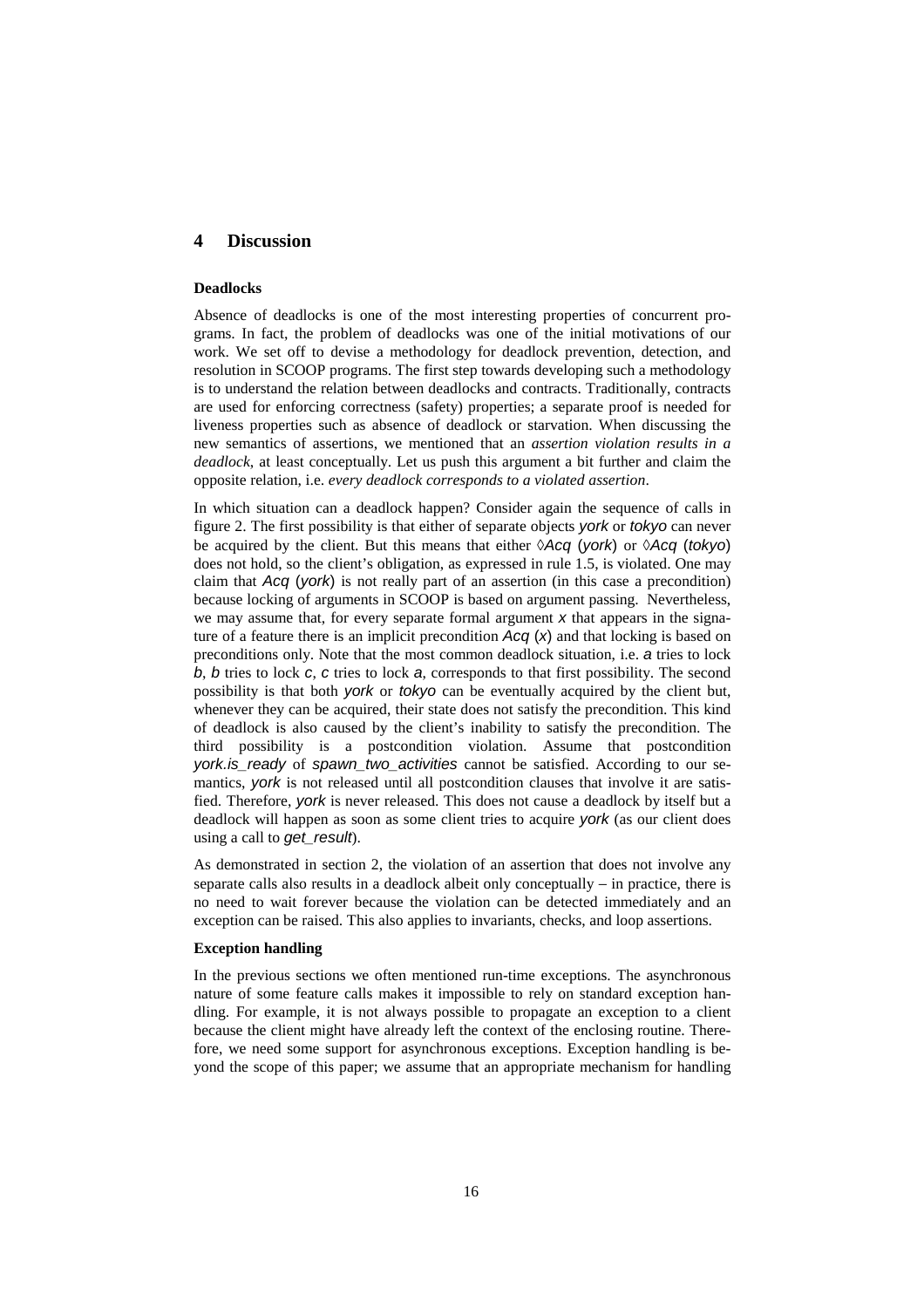asynchronous exceptions is available. Such a mechanism has been recently proposed by Arslan et al. [12].

### **Assertion checking at run-time**

Meyer [2] mentioned the problem of run-time assertion checking in a concurrent context. He concluded that "The assertions are an integral part of the software, whether or not they are enabled at run time. Because in a correct sequential system the assertions will always hold, we may turn off assertion checking for efficiency if we think we have removed all the bugs; but conceptually the assertions are still there. With concurrency the only difference is that certain assertions − the separate precondition clauses − may be violated at run time even for a correct system, and serve as wait conditions. So the assertion monitoring options must not apply to these clauses."

We claim that assertion checking may be turned off even for wait-conditions. To demonstrate it, let us first see under what circumstances run-time checking of non-separate assertions may be turned off. Following rule 1.1, if for all calls the client can ensure that the precondition of the called routine is satisfied  $(Pre_r[a/x]$  holds immediately), then precondition checking may be turned off. If we can demonstrate that the corresponding assertion in rule 1.5, i.e.  $Acq(a) \wedge Pre_r[a/x]$  holds immediately (note the absence of temporal operator  $\Diamond$ ) then we may also turn off precondition checking in a concurrent context. But this means that we can only do it if separate objects are immediately available. We can actually weaken that assumption a bit and only require that, at the moment of the call, they become eventually available and, whenever they are available, the precondition holds:

◊*Acq* (*a*) ∧( *Acq* (*a*) ⇒ *Prer* [*a*/*x*] )

If we can demonstrate that this is satisfied for all calls to a particular feature then precondition checking for that feature may be turned off but clients may still wait for objects that they try to acquire.

Postcondition checking may be turned off in a sequential context if every routine is locally correct. The same applies in a concurrent context, although we use a weaker notion of local correctness (Definition 2). Invariant checking follows the same rules as in a sequential context; so does checking of other assertions.

# **5 Related work**

Bailly [13] proposes an operational semantics for a subset of SCOOP and a gives a set of rules for the inference of safety properties of concurrent programs. The author assumes a different semantics of separate preconditions − they are merely guards of conditional critical regions represented by routine bodies. Guards are excluded from contracts and treated separately from traditional (correctness) preconditions. The approach does not support inheritance, therefore problems caused by guard strengthening vs. precondition weakening are not discussed. The treatment of postconditions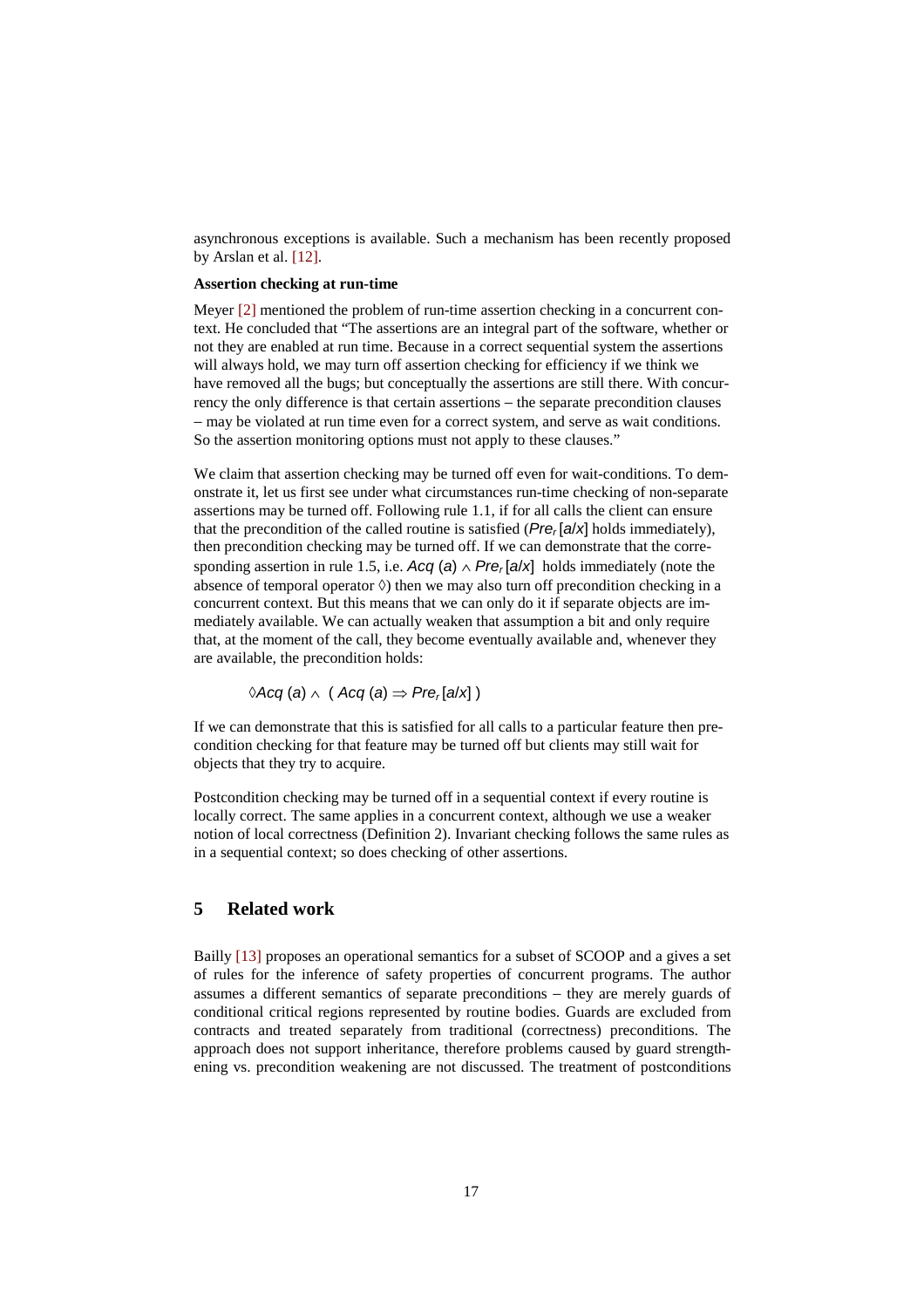is identical in the concurrent context, although the author comments on the infeasibility of formal reasoning with rule 1.2. Following the CCR semantics, unlocking of separate objects locked by a given routine is performed atomically. As a result, it is impossible to reason about features that involve separate callbacks; Additionally, query calls may only appear at the end of a routine's body. This is in stark contrast to our approach of individual unlocking that does not impose any restrictions on routine bodies. Bailly also proposes a non-compositional proof system along the lines of the proof system for concurrent Java programs [14]. Unlike in Java, no interferencefreedom test is required in SCOOP because intra-object concurrency is prohibited; on the other hand, the presence of asynchronous calls increases the complexity of the proof system.

Sutton [15] describes a new strategy for condition-based process execution, based on a delayed evaluation of preconditions and postconditions. Although preconditions have guard semantics, they are evaluated in parallel with tasks; a task might be allowed to execute even though some of its preconditions have not been evaluated yet. They only have to hold at a particular point of the task's execution; otherwise, the task is put on hold or cancelled. Similarly, a task may terminate even though some of its postconditions have not been established yet. Nevertheless, they have to be established eventually; otherwise, the task must be cancelled (rolled back or compensated, since tasks are transaction-like in that framework). The postcondition semantics is very similar to ours, except that in our approach a violated postcondition results (at least conceptually) in a deadlock. The precondition semantics proposed by Sutton is different but it may be simulated in our model simply by splitting up a task (enclosing routine) into smaller sub-tasks where all subtasks require their preconditions to hold right on entry to their bodies.

Rodriguez et al. [16] propose a concurrent extension to JML where method guards are treated in a similar way as Sutton's preconditions. Guards are specified in feature headers, after preconditions. If a feature is called in a state where the guard does not hold, the feature does not always block – the guard does not need to hold at the beginning of the body but only at a point marked with a special statement label *commit*. If no commit point is specified, it is implicitly assumed at the end of the body. Guards are simply predicates that have to be satisfied at the commit point but no implicit waiting is involved − it is up to the programmer to implement it, e.g. in the form of a busy-waiting loop. Therefore, we can view guards as a help in the static verification of atomicity properties but they certainly do not facilitate the construction of concurrent programs − programmers are forced to write explicit synchronization code. This inevitably leads to inheritance anomalies. From that point of view, the generalized semantics of pre-conditions that we propose provides a safer and more convenient support for synchronization.

Several concurrent extensions of Eiffel, such as CEiffel [6], CEE [4], Distributed Eiffel [17] use guard-based synchronization. Unlike in SCOOP, guards are specified using a different syntax than preconditions. Syntactic separation of preconditions and guards facilitates programming; unfortunately, in all three approaches, guards are not part of routine contracts and they are not used for formal reasoning.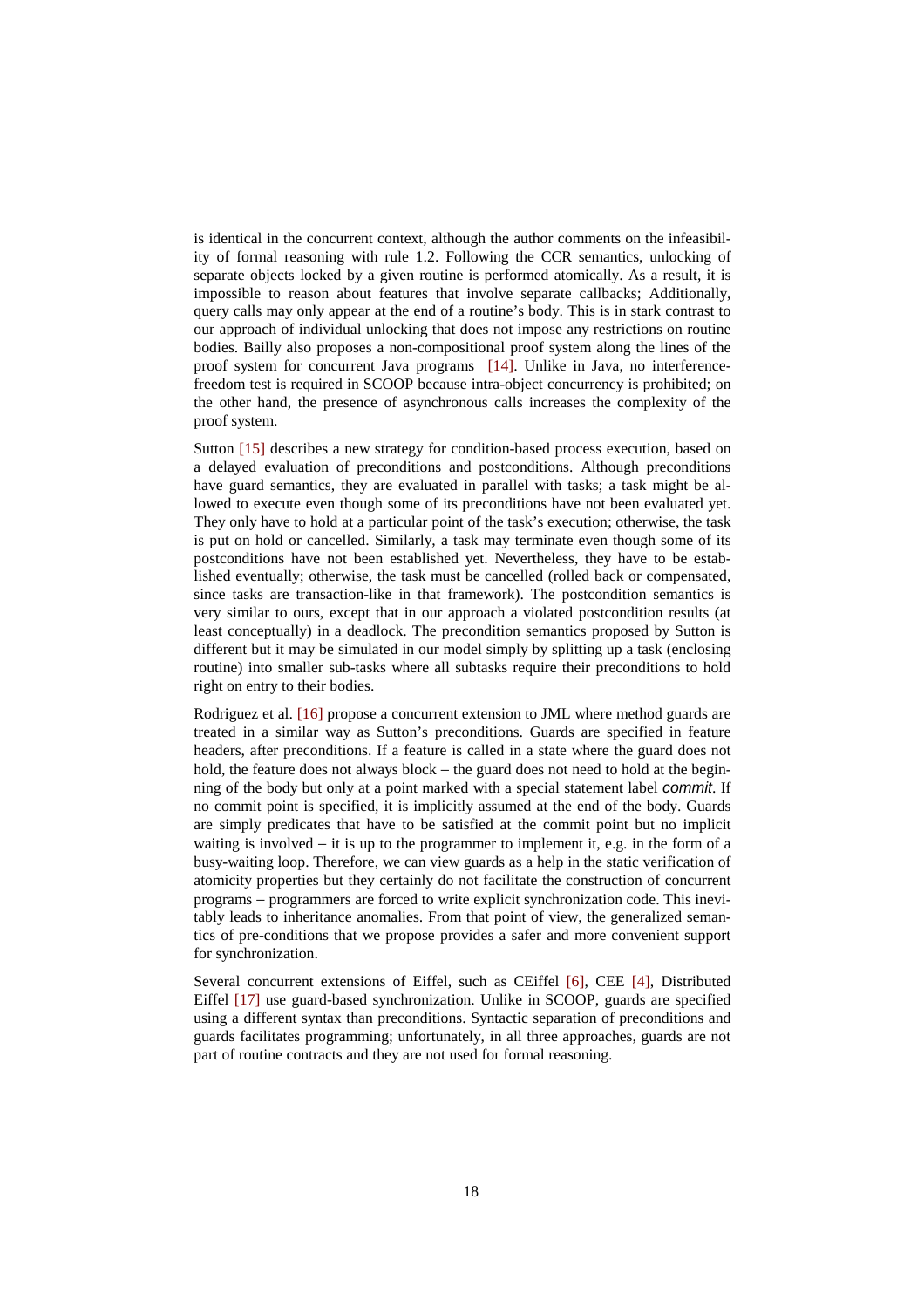The SCOOP-to-Eiffel-Generator (SECG) [18] relies on wait semantics for separate preconditions. SECG translates SCOOP code into pure Eiffel code with embedded calls to threading library EiffelThread. Separate preconditions are always treated as guards because objects represented by separate entities are assumed to be indeed separate w.r.t. the client. If attachments from non-separate to separate entities were allowed, a precondition violation might lead to a deadlock. In our approach, such deadlocks are only conceptual; in practice, the run-time is able to detect the assertion violation and react by raising an exception. SECG implements atomic lock release and treats separate postconditions just like non-separate ones; again, this may lead to problems discussed in section 2.2.

Traditionally, proof methods for concurrent programs are non-compositional, i.e. it is necessary to consider the whole program in order to prove correctness of its parts [19]. This also applies to our approach: in general, we cannot prove a single class without knowing the code of all its clients and suppliers. It would be interesting to look for a compositional method for reasoning about SCOOP programs. In his PhD dissertation [20], Jones describes a compositional approach to proving correctness properties of concurrent shared-memory programs. He enriches contracts with two additional assertions − *rely* and *guarantee* − that represent assumptions on (respectively commitment to) the environment of a process. Compositional reasoning is made possible through the use of these assertions together with standard preconditions and postconditions. Unfortunately, rely-guarantee specifications may only be applied to shared-memory models with no aliasing. Nevertheless, similar approaches (assumption-commitment) for message-passing systems have also been proposed [21]. These are more appropriate for SCOOP-like models that are based on asynchronous feature calls. An interesting survey of research efforts related to compositional approaches for concurrency is [22]. The results of our recent work on proofs for concurrent programs [10] suggest that it is possible to achieve a high degree of modularity in proofs of concurrent object-oriented programs; nevertheless, some proofs of still require global reasoning. A fully modular proof system for SCOOP would require much more expressive contracts: new types of assertions would be necessary to capture the locking behavior of routines (i.e. what additional resources a routine may request during the execution of its body) and their frame properties. These might be viewed as a particular case of assumption-commitment specifications.

### **6 Conclusions and future work**

We proposed a generalized semantics for contracts that is applicable in concurrent and sequential contexts. Our methodology does not discriminate between (sequential) preconditions and (separate) wait-conditions; we give a simple semantics to preconditions that caters for the needs of concurrency and nicely reduces to the sequential semantics when no concurrency is involved. This is an important improvement w.r.t. the original SCOOP model where wait-conditions were essentially "hijacked" preconditions, much closer to the concept of *guards* (this also raised the problem of waitcondition weakening vs. guard strengthening). We have also defined a new semantics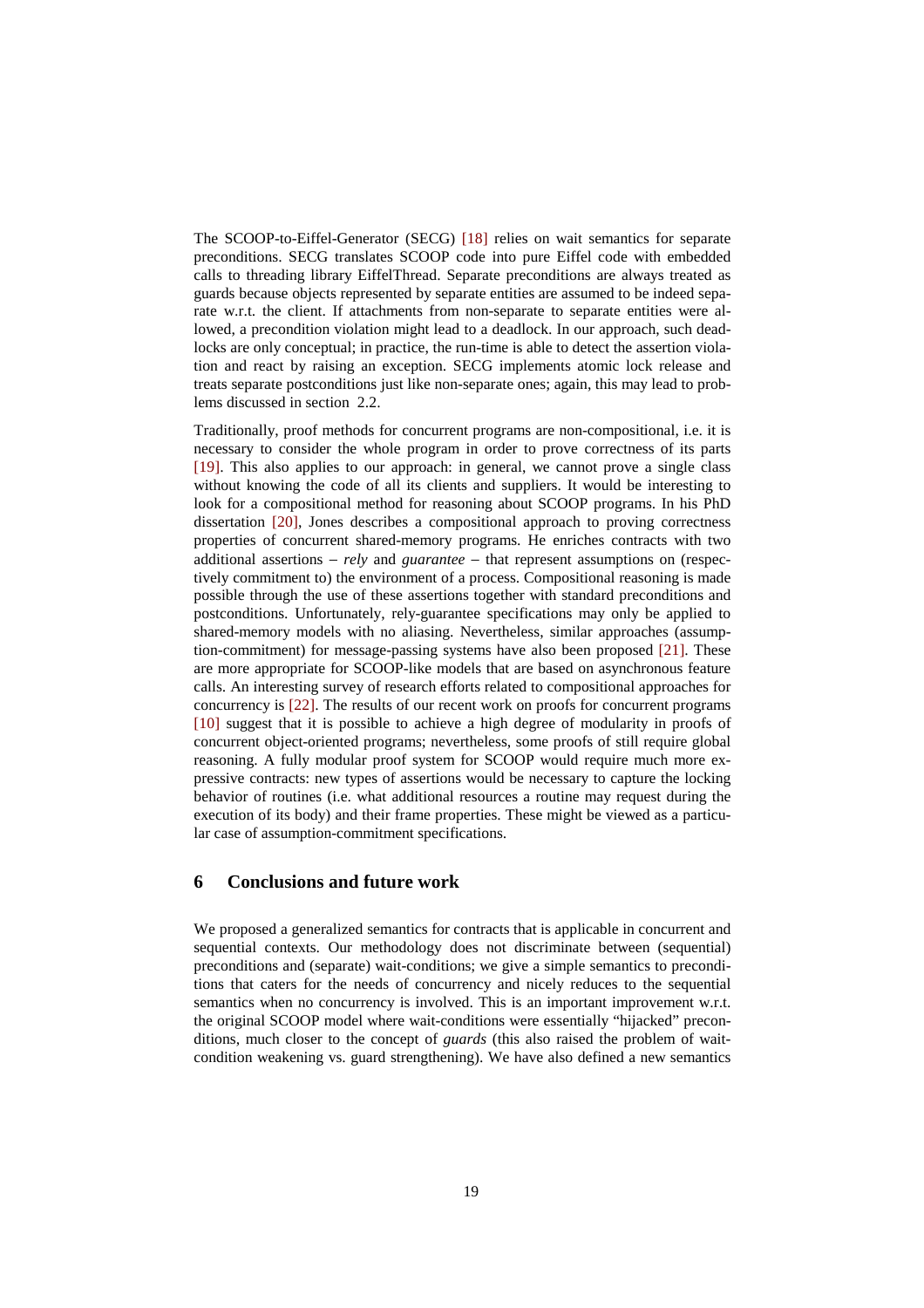for postconditions that relies on independent evaluation of individual postcondition clauses. Compared with the original SCOOP, our semantics allows for the use of separate calls in postconditions without the danger of deadlocking. Also, it makes it possible to reason about features that involve separate callbacks.

We used the new semantics to define a rule for reasoning about the correctness of feature calls. The rule (1.5) is a generalization of the sequential call rule (1.1). It relies on routine contracts but also reflects the interference of several parallel activities inherent in every concurrent system. We think that this rule captures the intended semantics of SCOOP and it lays a solid basis for a future development of a full-fledged proof system for concurrent object-oriented programs.

A (surprising at first) by-product of this research was the formalization of deadlocks as assertion violations. We demonstrated that deadlocks result from non-satisfiable contracts. This conclusion also led to a deeper understanding of the rôle of assertions in a program: we showed that they are an integral part of software and they cannot be simply ignored at execution. We defined precise conditions under which assertion checking may be turned off.

We are currently working on a full formalization of SCOOP, including an operational semantics and proofs of type safety. This formal model is based on the new semantics of contracts and takes into account further extensions of the model, such as an ownership-like type system for reasoning about object locality [23][24] and a refined locking policy that allows for precise specification of locking requirements and introduces a lock-passing scheme [9]. We are planning to implement a support for generalized contracts in the next release of our *SCOOPLI* library and *scoop2scoopli* tool. So far, the new semantics of preconditions, invariants, checks, and loop assertions has been implemented; our next step will be the implementation of postconditions.

We are interested in devising a modular proof system for SCOOP programs. The results of our recent work [10] show that, in many cases, we can get rid of temporal operators and use standard Hoare rules for reasoning about asynchronous feature calls; as a result, we can achieve a higher degree of modularity.

## **7 References**

- 1. Meyer, B.: *Applying "Design by Contract"*, in IEEE Computer Volume 25, 1992, pp. 40– 51.
- 2. Meyer, B.: *Object-Oriented Software Construction*, 2nd edition, Prentice Hall, 1997.
- 3. Meyer, B.: *Systematic Concurrent Object-Oriented Programming*, in Communications of the ACM, Volume 36, Number 9, September 1993, pp. 56-80.
- 4. Jalloul, G.: *Concurrent object-oriented systems: a disciplined approach*, PhD thesis, University of Technology, Sydney, Australia, June 1994.
- 5. Caromel, D.: *Towards a Method of Object-Oriented Concurrent Programming*, in Communications of the ACM, Volume 36, Number 9, September 1993, pp. 90-102.
- 6. Löhr, K.-P.: *Concurrency annotations for reusable software*, Communications of the ACM, Volume 36. Number 9, 1993, pp. 81–89.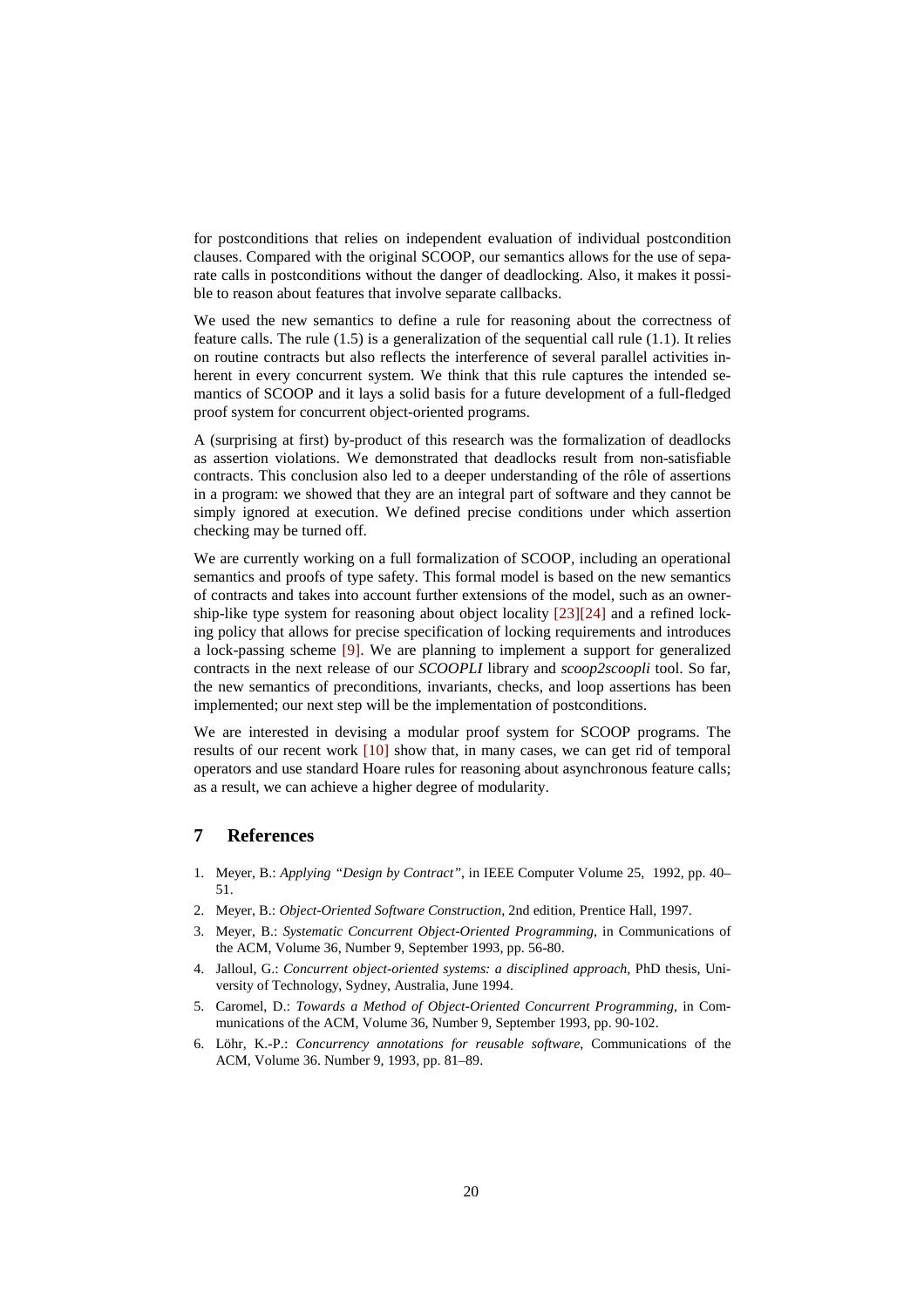- 7. Nienaltowski P., Arslan V., Meyer B.: *Concurrent object-oriented programming on .NET*, IEE Proceedings Software, Special Issue on ROTOR, October 2003.
- 8. Manna, Z, Pnueli, A.: *The temporal logic of reactive and concurrent systems*, Springer-Verlag, New York, 1992.
- 9. Nienaltowski, P.: *Flexible locking in SCOOP*, First International Symposium on Concurrency, Real-Time and Distribution in Eiffel-like Languages (CORDIE), 4-5 July 2006, York, UK.
- 10. Nienaltowski, P., Meyer, B., Ostroff, J.S.: *Reasoning about concurrent object-oriented programs*, (to be submitted).
- 11. Ostroff, J., Torshizi, F.A., Feng Huang, H.: *Verifying Properties beyond Contracts of SCOOP Programs*, First International Symposium on Concurrency, Real-Time and Distribution in Eiffel-like Languages (CORDIE), 4-5 July 2006, York, UK.
- 12. Arslan, V.: *Asynchronous exceptions in concurrent object-oriented programming*, First International Symposium on Concurrency, Real-Time and Distribution in Eiffel-like Languages (CORDIE), 4-5 July 2006, York, UK.
- 13. Bailly, A.: *Formal semantics and proof system for SCOOP*, technical report, available at http://se.ethz.ch/research/scoop.html.
- 14. Abraham, E., de Boer, F.S., de Roever, W.P., Steffen, M.: *An assertional proof system for multithreaded Java*, in special issue of TCS, Volume 331, 2004, pp. 251-290.
- 15. Sutton, S. M.: *Preconditions, postconditions, and provisional execution in software processes*, Technical report 95-77, Computer Science Department, University of Massachusetts, July 1995.
- 16. Rodriguez, E., Dwyer, M., Flanagan, C., Hatcliff, J., Leavens, G. T., Robby: *Extending JML for modular specification and verification of multi-threaded programs*, in European Conference on Object-Oriented Programming (ECOOP), July 2005, pp. 551–576.
- 17. Gunaseelan, L., LeBlanc, R.J.: *Distributed Eiffel: A language for programming multigranular objects*, in Proceedings of the 4th International Conference on Computer Languages, IEEE, San Francisco, CA, 1992.
- 18. Fuks, O., Ostroff, J.S., Paige, R.: *SECG: the SCOOP to Eiffel code generator*, in Journal of Object Technology, Volume 3, Number 10, 2004, pp. 143-160.
- 19. Owicki, S., Gries, D.: *Verifying properties of parallel programs: an axiomatic approach*, in Communications of the ACM, Volume 19, Number 5, May 1976, pp. 279-285.
- 20. Jones, C. B.: *Development Methods for Computer Programs including a Notion of Interference*, PhD thesis, Oxford University, June 1981.
- 21. Misra, J., Chandy, K.M.: *Proofs of networks of processes*. in IEEE Transactions of Software Engineering, Volume 7, Number 4, pp. 417-426, July 1981.
- 22. Jones, C.B.: *Wanted: a compositional approach to concurrency*, in *Programming methodology*, chapter 1, pp. 1-15, Springer-Verlag New York, 2003.
- 23. Nienaltowski P.: *Efficient Data Race and Deadlock Prevention in Concurrent Object-Oriented Programs*, OOPSLA'04 Doctoral Symposium, October 2004, Vancouver, Canada.
- 24. Arslan, V., Eugster, P., Nienaltowski, P., Vaucouleur, S.: *SCOOP: concurrency made easy*, in Meyer, B., Schiper, A., Kohlas, J. (Eds.) Dependable Systems: Software, Computing, Networks, 2006 (to appear).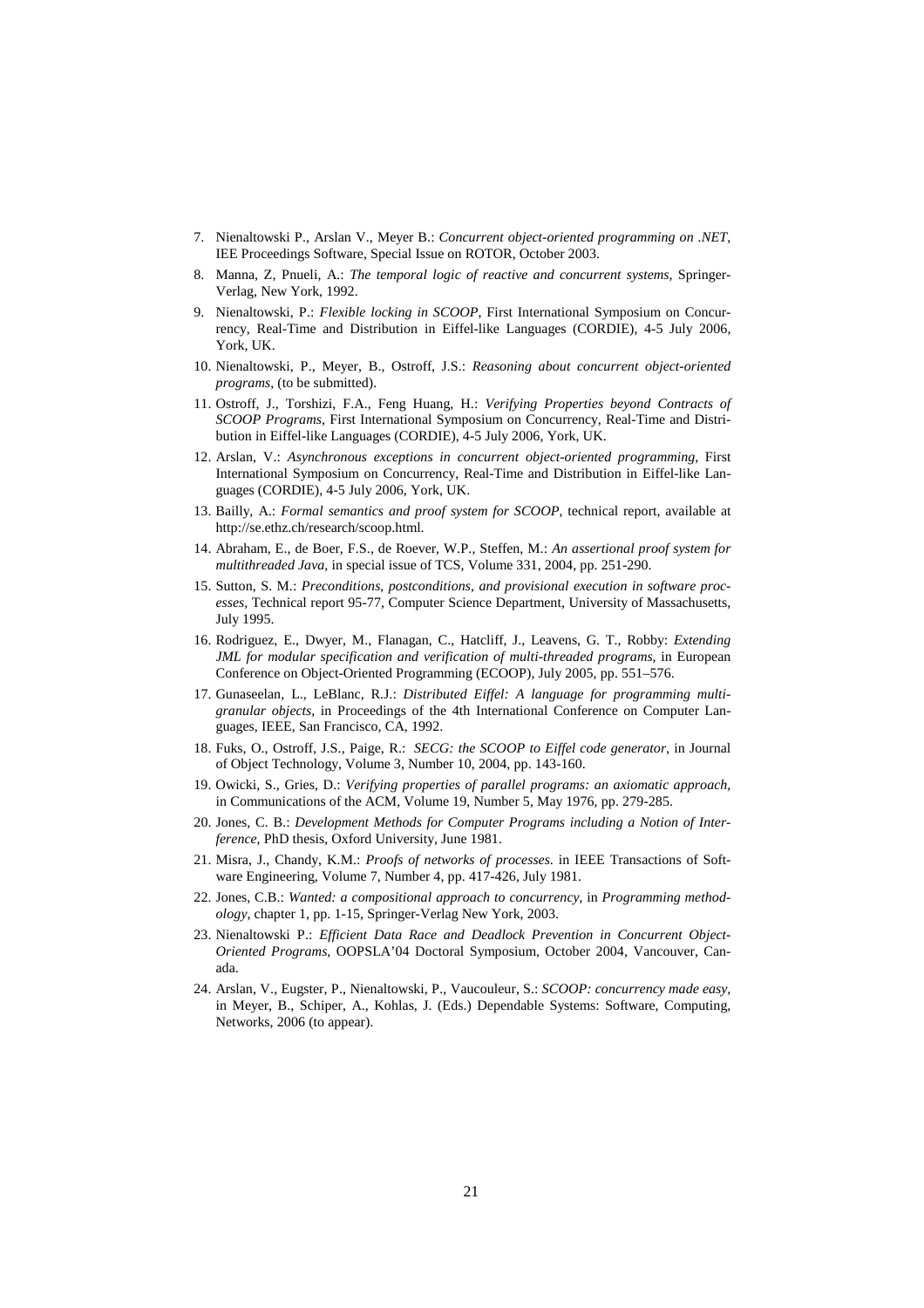# **Appendix**

```
 class PRODUCER
create 
  make 
feature {NONE} -- Creation
  make (a_buffer: separate BOUNDED_QUEUE [INTEGER]) 
       -- Creation procedure. 
     do 
       buffer := a_buffer
     ensure 
       buffer = a_buffer
     end 
feature -- Basic operations
  store (a_buffer: separate BOUNDED_QUEUE [INTEGER]; i: INTEGER) 
       -- Store `i' in 'a_buffer'. 
     require 
       not a_buffer.is_full
     do 
       a_buffer.put (i) 
     ensure 
       a_buffer.count = old a_buffer.count + 1 
     end 
  produce
       -- Produce elements and store them in `buffer'. 
     do 
       from 
       until False
       loop 
          store (buffer, 10) 
       end 
     end
```

```
 buffer: separate BOUNDED_QUEUE [INTEGER] 
    -- Shared buffer.
```
### **end**

**Figure 6. Producer.**